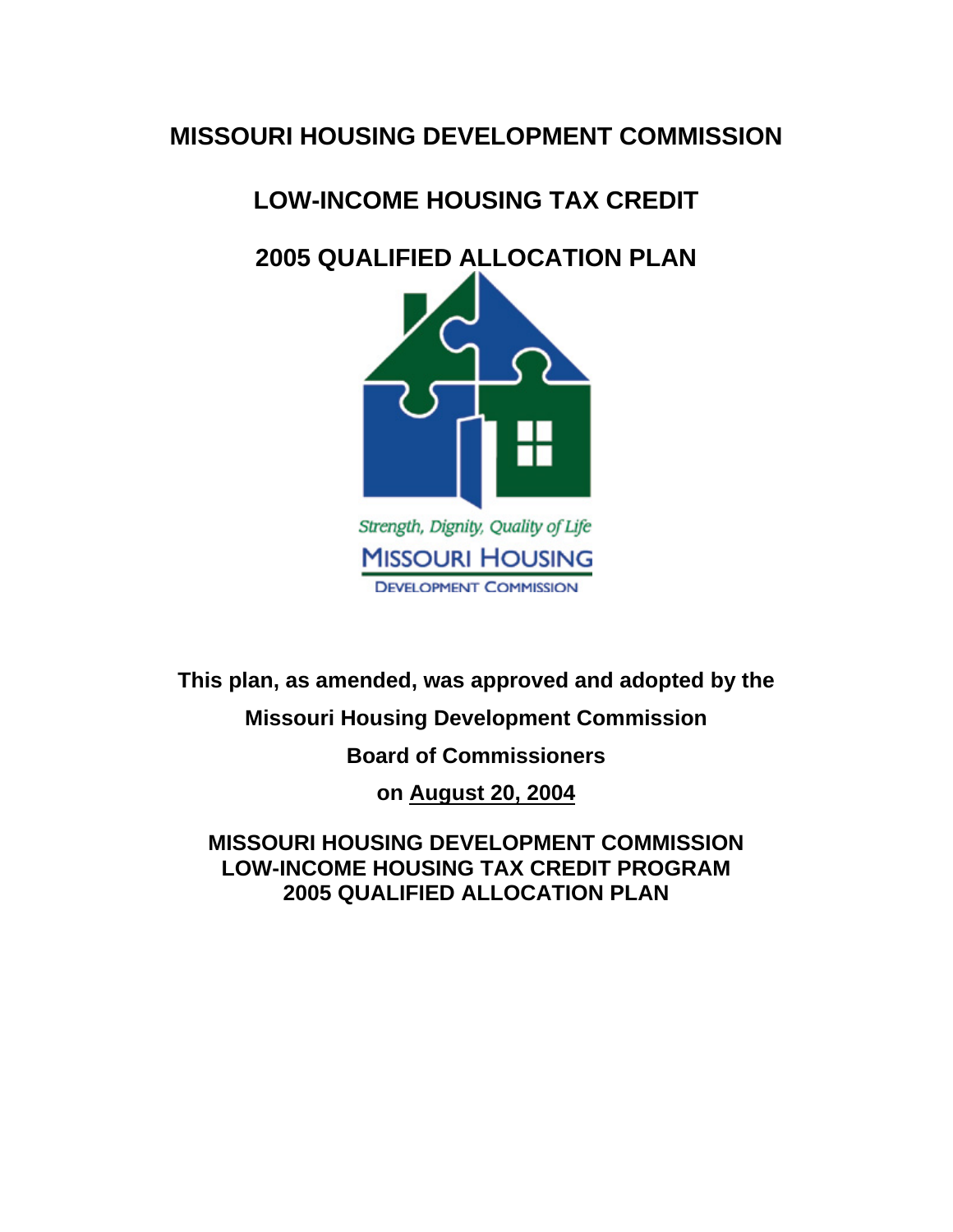| I.   | <b>General Program Information</b><br><b>Purpose and Goals</b><br>А.<br>B.<br>Amount of Credit Available<br>C.<br><b>Maximum Credit Award</b><br>D.                                                                                                                                                                                                                                                                                                                             | 2  |
|------|---------------------------------------------------------------------------------------------------------------------------------------------------------------------------------------------------------------------------------------------------------------------------------------------------------------------------------------------------------------------------------------------------------------------------------------------------------------------------------|----|
| Ш.   | <b>Eligibility Cycle Information</b><br><b>Conditional Reservation Process</b><br>Set-Asides<br>А.<br>В.<br><b>Threshold Review</b><br>C.<br><b>Jurisdiction Notification</b><br>D.<br><b>Evaluation Factors</b><br>Е.<br><b>Development Standards</b><br>F.<br><b>Underwriting Standards</b><br>G.<br><b>Minimum Underwriting Assumptions</b><br>Η.<br>Determination of Tax Credit Amount<br>L.<br>Award of Conditional Reservation<br>J.<br><b>Revocation of Reservations</b> | 3  |
| III. | <b>Carryover Allocation</b><br>Requirements for Carryover Allocation<br>А.<br>В.<br><b>Carryover Allocation Agreement</b><br>C.<br><b>Recapture of Carryover Allocations</b>                                                                                                                                                                                                                                                                                                    | 14 |
| IV.  | <b>Final Allocations</b><br>А.<br>Requirements for Final Allocation<br>В.<br><b>Cost Certification/Audit Requirements</b><br>C.<br><b>Land Use Restriction Agreement</b><br>D.<br>Issuance of IRS Form 8609                                                                                                                                                                                                                                                                     | 16 |
| v.   | <b>Developments Financed with Tax-Exempt Bonds</b>                                                                                                                                                                                                                                                                                                                                                                                                                              | 18 |
| VI.  | <b>Owner Elections</b><br>Applicable Credit Percentage for Federal Credits<br>А.<br>В.<br><b>Gross Rent Floor</b><br>C.<br><b>Credit Period</b>                                                                                                                                                                                                                                                                                                                                 | 19 |
| VII. | Use of HOME or NAHASDA Funds                                                                                                                                                                                                                                                                                                                                                                                                                                                    | 20 |
|      | <b>VIII. Subsidy Layering Review</b><br>Development Fee Standard<br>А.<br><b>Builder's Fee Standard</b><br>В.                                                                                                                                                                                                                                                                                                                                                                   | 20 |
| IX.  | <b>Fees</b><br>А.<br><b>Application Fee</b><br>В.<br><b>Reservation Fee</b><br>C.<br><b>Allocation Fee</b><br>D.<br><b>Recording Charge</b><br>Ε.<br><b>Compliance Monitoring Fee</b><br>F.<br>Developments Financed with Tax-Exempt Bonds                                                                                                                                                                                                                                      | 20 |
| Х.   | <b>Section 42 Compliance Monitoring</b>                                                                                                                                                                                                                                                                                                                                                                                                                                         | 21 |
| XI.  | <b>Miscellaneous</b><br><b>Status Reporting</b><br>А.<br>В.<br>Changes to Development<br>C.<br><b>Transfers of Reservations and Carryover Allocations</b><br>D.<br><b>Additional Credits</b><br>Е.<br>Administration of Plan<br>F.<br>Amendments to the Plan<br>G.<br><b>MHDC Discretionary Authority</b><br>Η.<br><b>Other Conditions</b>                                                                                                                                      | 21 |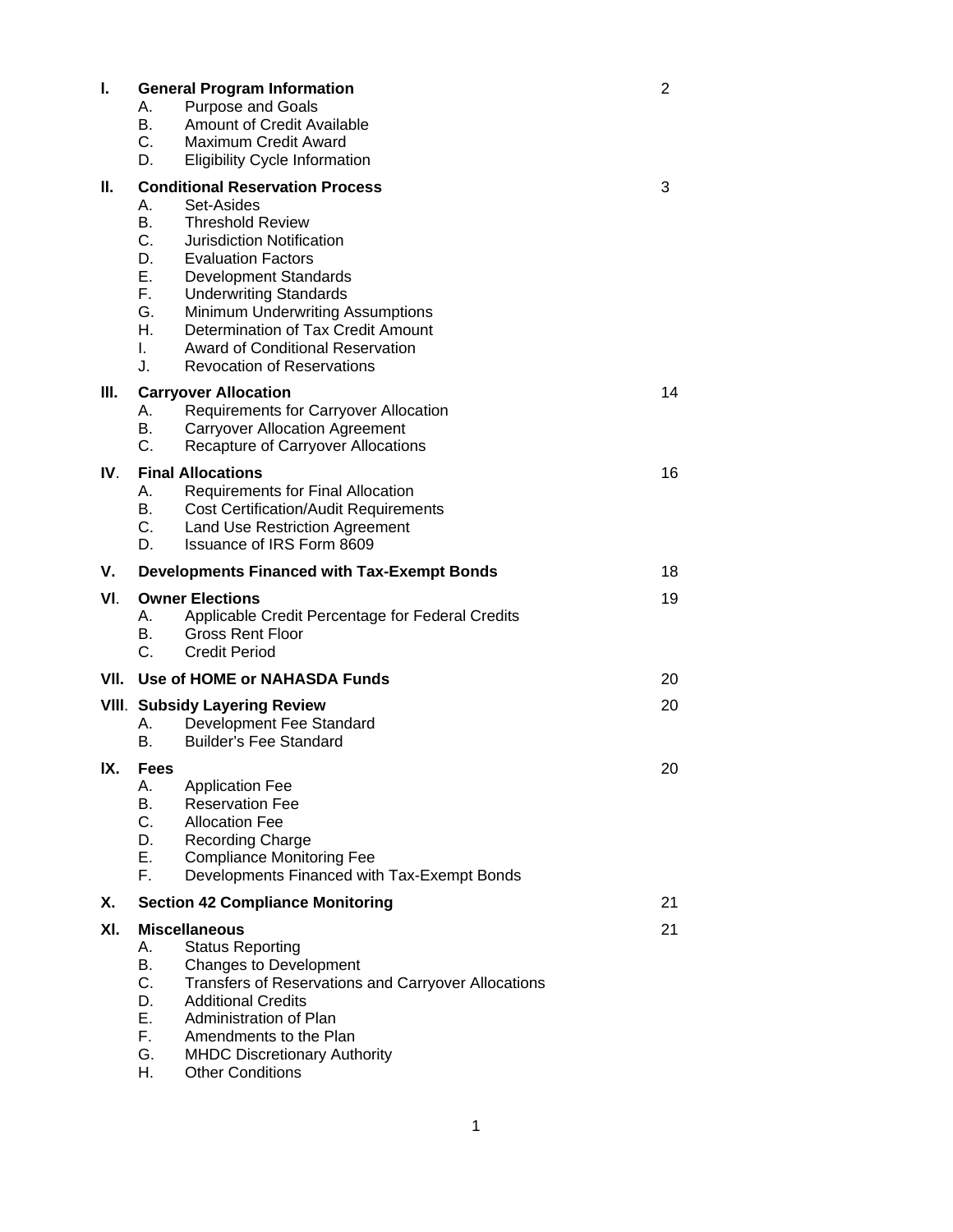## **I. GENERAL PROGRAM INFORMATION**

#### **A. Purpose and Goals**

The Missouri Housing Development Commission ("MHDC" or the "Commission") has been designated by the Governor of the State of Missouri (the "State") as the Housing Credit Agency for the State. This designation gives MHDC the responsibility of administering the Federal Low Income Housing Tax Credit Program ("LIHTC" or "Tax Credits") established by the Tax Reform Act of 1986 and codified as Section 42 of the Internal Revenue Code (the "Code"). The responsibilities of a Housing Credit Agency are defined in Section 42(m) of the Code, as amended.

One of the statutory duties of the Housing Credit Agency is to prepare a Qualified Allocation Plan (the "Plan"). The purpose of this Plan is to set forth the process that MHDC will use to administer the LIHTC program in Missouri.

MHDC's goal is to use the federal tax credits allotted under Section 42 of the Internal Revenue Code of 1986, as amended (the "Code"), and state tax credits under Section 135.350 et seq.of Chapter 135 of the Missouri Revised Statutes (the "State Tax Relief Act"), to the maximum extent possible, as an additional financial incentive for the creation and maintenance of rental housing units for low and very low-income households in the State. The specific goals are as follows:

- 1 To create safe, decent and affordable rental units for households having the lowest incomes;
- 2. To maintain the affordability of the rental units for the longest period of time possible;
- 3. To assist in the provision of financially viable, market appropriate housing in the areas of greatest housing need in the State;
- 4. To assist in the provision of quality housing at a reasonable cost to meet a variety of needs, including family, elderly and special need populations;
- 5. To provide opportunities to a variety of qualified sponsors, both for-profit and non-profit, and for a variety of housing development sizes;
- 6. To allocate only the amount of credit that MHDC determines to be necessary for the financial feasibility of a development and its viability as a qualified low-income housing development throughout the credit period;
- 7. To allocate tax credits to rental housing developments which provide the greatest overall public benefits; and
- 8. To allocate tax credits to as many rental housing developments as possible, considering the cost, size, location, and the income-mix of proposals.

## **B. Amount of Credit Available**

The amount of annual Tax Credits allotted by the federal government to each state is determined by the state's population ("per capita credits"). The amount of 2005 "per capita" credit for the State is approximately \$10,000,000. The annual amount of state tax credit is equal to the amount of federal credits.

The total amount of federal tax credits available for allocation in any one year is the sum of the following components ("housing credit ceiling"):

- 1. **Per capita credits**.
- 2. **Carry forward credits** Should MHDC be unable to allocate all allotted credits in any one year, the unused credits will be carried forward for allocation in the succeeding year.
- 3. **Returned credits** Credits that are returned from developments that received an allocation in previous years may be made available for allocation in the year the credits are returned or the succeeding year if returned after September 30th.
- 4. **National pool credits** If MHDC is able to allocate the entire amount of federal credits available in any one year, the State is then eligible to receive additional credits from a pool of credits returned unused by other states.

The state tax credits are also available for allocation as a result of the State Tax Relief Act. The legislation provides that any development that is eligible for an allocation of the federal tax credit is also eligible for an allocation of the state tax credit. Therefore, the contents of this Plan, except where otherwise noted, also apply to the allocation of state tax credits. The number or percentage of state credits in proportion to the Federal credits may be reduced by the State legislature, making any allocation subject to said change in the authorizing statute.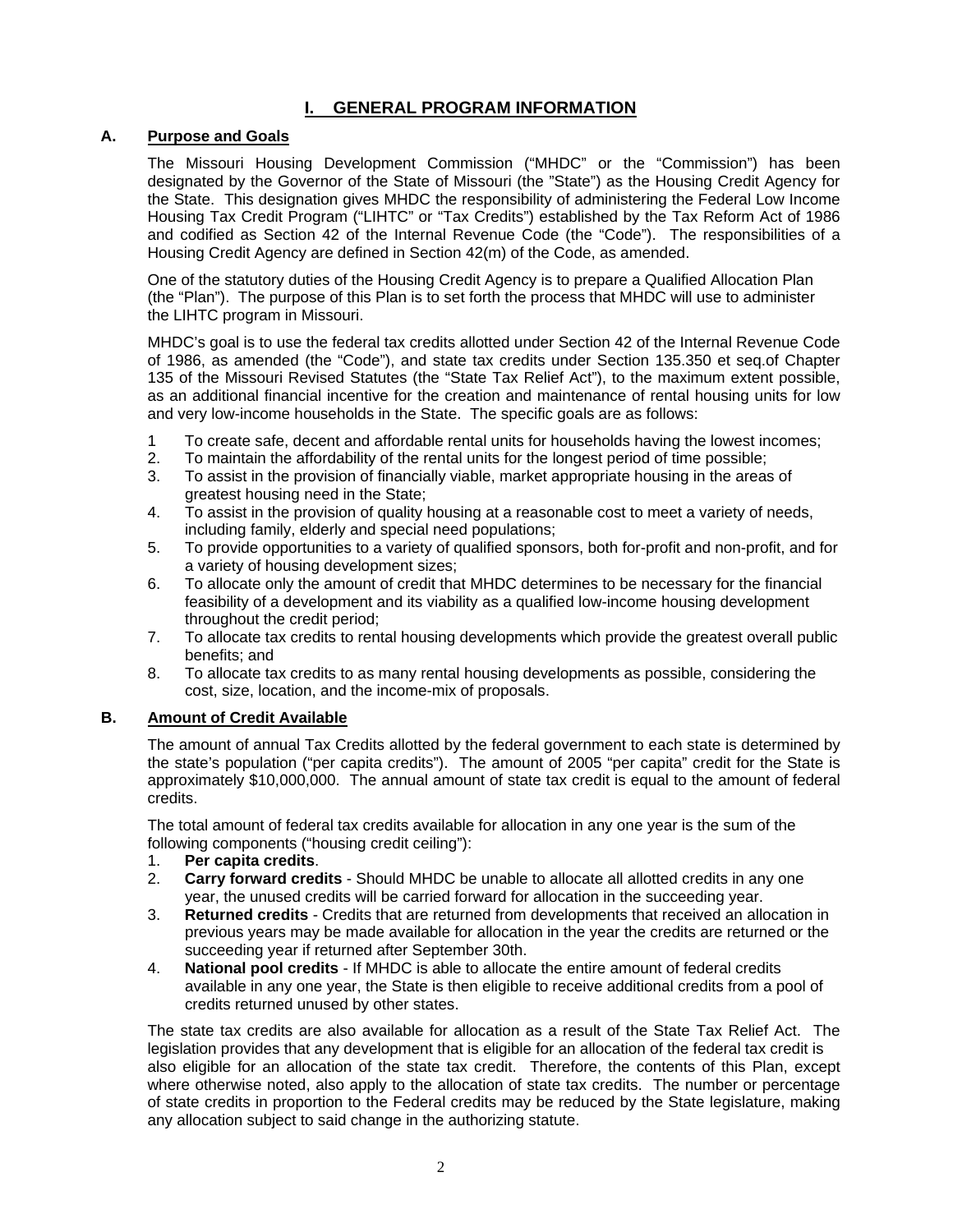Tax-exempt private activity bond financed developments are eligible for federal and state tax credits without having to compete for an award from MHDC's annual housing credit ceiling. **However, these developments are subject to review by MHDC and are required by Section 42(m)(1)(D) of the Code to satisfy the requirements for an allocation of federal credits under this Plan. Such developments are also subject to MHDC's compliance monitoring requirements**. The allocation of Federal credits does not guarantee an allocation of State credits.

#### **C. Maximum Credit Award**

The maximum amount of annual federal or state tax credits that may be awarded to any individual proposal is \$700,000. MHDC, in its sole discretion, may make exceptions on a case-by-case basis.

Tax exempt bond financed developments receiving allocations outside the housing credit ceiling cap will not be limited in the amount of federal tax credits awarded. However, any individual development is limited to \$700,000 in annual State tax credits. The Commission, in its sole discretion, may make exceptions on a case-by-case basis. The State credit is not an automatic credit, and approval is subject to Commission action.

#### **D. Eligibility Cycle Information**

Applicants wishing to receive credits from MHDC's annual housing credit ceiling must submit an application in accordance with the requirements of this Plan. MHDC will hold one eligibility cycle per allocation year. The eligibility cycle information for the 2005 allocation year is as follows:

A Notice of Funding Available (the "NOFA") will be published in August 2004 following the MHDC Commissioner's formal approval of the 2005 Plan and the proposed NOFA.

Application Submission Deadline – All applications **must** be physically received (no e-mails) in the Kansas City office of MHDC (3435 Broadway, Kansas City, MO 64111) **no later than 5 P.M. Central Time, October 18, 2004. Any applications received after that time will not be considered and will be returned to the applicant.**

Commission Selection of Applications – Selections of proposals to receive tax credits from the 2005 housing credit ceiling will be made at the Commission Meeting on December 17, 2004, unless changed by the Commission. This date may be changed without notice. Conditional reservations will not be granted / issued until January 3, 2005.

## **Il. CONDITIONAL RESERVATION PROCESS**

## **A. SET-ASIDES**

- **1. Qualified Non-Profit Organization** The Code requires that at least 10% of the annual housing credit ceiling be set-aside for projects involving a qualified non-profit organization. Section 42(h)(5)(C) of the Code defines a qualified non-profit organization as:
	- a. A 501 $(c)(3)$  or  $(c)(4)$  non-profit organization; and
	- b. Having an express purpose of fostering low-income housing; and
	- c. One that will own an interest in the development and materially participate in the development and operation of the development throughout the compliance period. Material participation is defined in Section 469(h) of the Code as "involved in the operations of the activity on a basis which is regular, continuous and substantial;" and
	- d. Is not affiliated with, nor controlled by, a for-profit organization.
- **2. Rural Development financed developments** 2% of the annual federal housing credit ceiling will be set-aside for projects financed by USDA/Rural Development. In the event the set-aside amount is not used, it will be returned to the general pool.
- **3. Disaster Area** Should any part of the state be officially declared a disaster area by the Governor, it may be necessary for MHDC to set aside a certain percentage of the annual federal housing credit ceiling or to give special consideration to a project that will assist in providing affordable housing to people affected by the disaster. This will be determined on a case-by-case basis by the Commission.
- **4. Geographic** As stated in the Purpose and Goals above, it is the Commission's objective to serve areas of greatest housing need in the State. An attempt will be made to distribute the tax credit across the State of Missouri on a population proportionate basis, with the state divided into the following areas: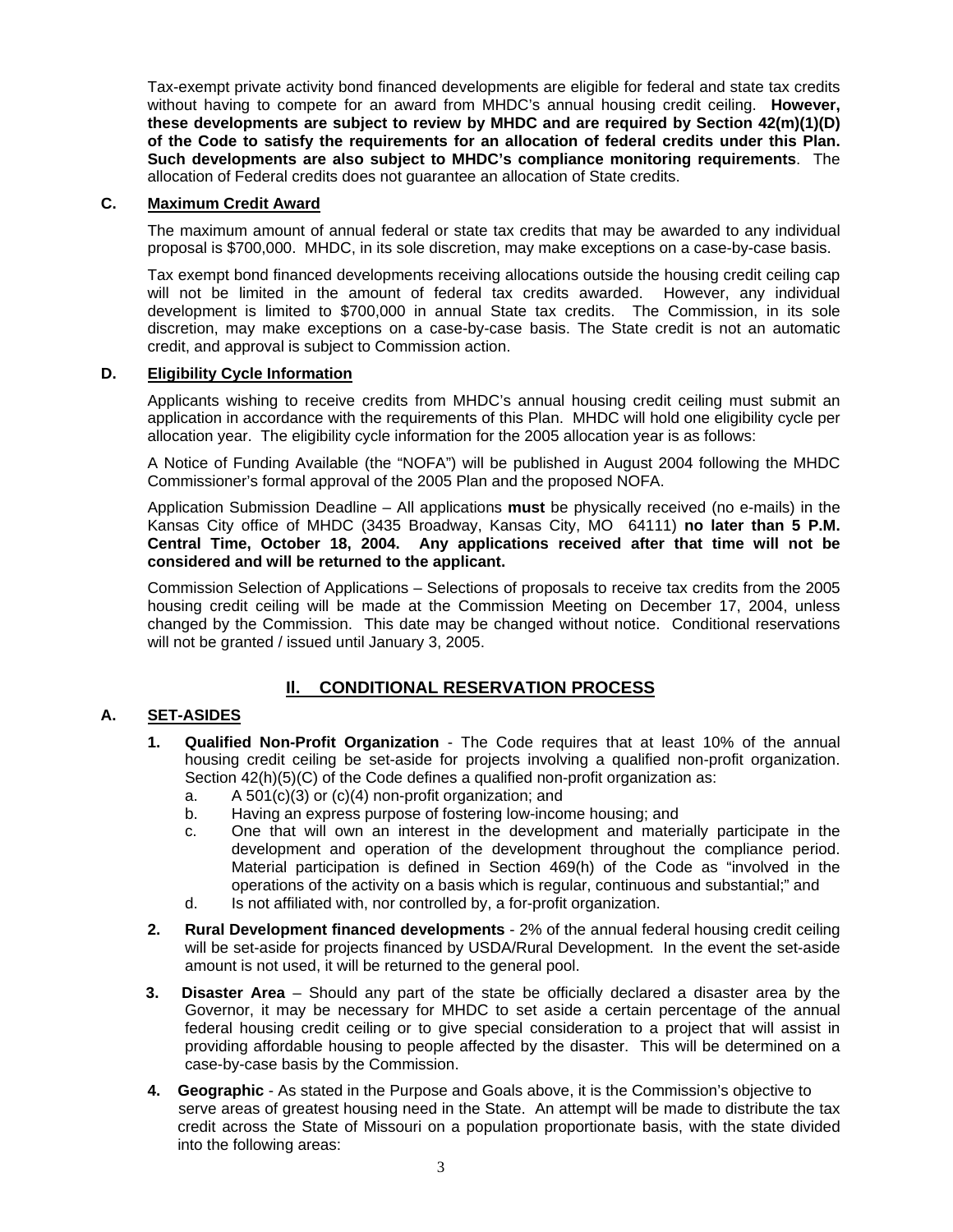| <b>SET-ASIDE</b><br><b>PERCENTAGE</b> | <b>GEOGRAPHIC AREA</b>                                                                                                |
|---------------------------------------|-----------------------------------------------------------------------------------------------------------------------|
| 36%                                   | St. Louis Metro [Franklin, Jefferson, Lincoln, St. Charles, St. Louis City, St. Louis and<br><b>Warren Counties.]</b> |
| <b>20%</b>                            | Kansas City [Clay, Cass, Clinton, Jackson, Lafayette, Platte and Ray Counties]                                        |
| 44%                                   | <b>Balance of State</b> (All other counties)                                                                          |

The Commission reserves the right to classify specific developments as serving "Special Needs Areas", which could allow for funding of said development(s) without regard to the targeted geographic set-aside. These developments may include housing financed, in part, by the federally funded HOPE VI program.

Note that the Commission will fund a maximum of one HOPE VI proposal per locality in any funding year with the 9% tax credit.

Any development approved by the Commission "subject to credit availability," will be funded if sufficient credits become available.

#### **B. Threshold Review**

MHDC has established criteria that must be met in order for the application to be considered for the competitive review stage. **Any application that fails to meet any one of the threshold criteria will be rejected. Please refer to the Checklist and Program Guidelines for complete details of the threshold criteria that must be met.** 

The threshold review is a basic review of the application to determine that it (1) is complete; (2) includes all necessary forms and supporting evidence; (3) includes required fees; and (4) meets minimum code requirements.

The threshold criteria are as follows:

- **1. Complete, Organized Application** Applications must be submitted in a three-ring binder, and organized, using corresponding tabs, according to the checklist provided with the application. Applications must be complete, consistent and contain all supporting documentation. Applications that are incomplete, inconsistent, and/or illegible will be rejected.
- **2. 15 Year Pro forma** A detailed 15 year pro forma operating budget must be included as part of the application.
- **3. Program Compliance** Any owner or general partner that is involved with a Section 42 project that is currently in noncompliance due to site audits or the failure to comply with owner's reporting requirements will be denied participation in the eligibility cycle. In addition, any owner that is not in compliance or good standing with any other MHDC program will be similarly denied participation.
- **4. Consistent with Section 42 Requirements** The proposal must meet all the requirements set forth in Section 42 of the Code, and all relevant U. S. Treasury regulations, notices and rulings.
- **5. Consistent with Fair Housing Requirements** The submitted proposal must meet all the requirements of The Fair Housing Act of 1968, as amended.
- **6. Internal Revenue Service Memorandum of Understanding** MHDC and the IRS may execute a Memorandum of Understanding ("MOU") to improve the administration of the LIHTC program. Under the terms of this MOU, all developers must complete IRS Form 8821 (Rev. 9-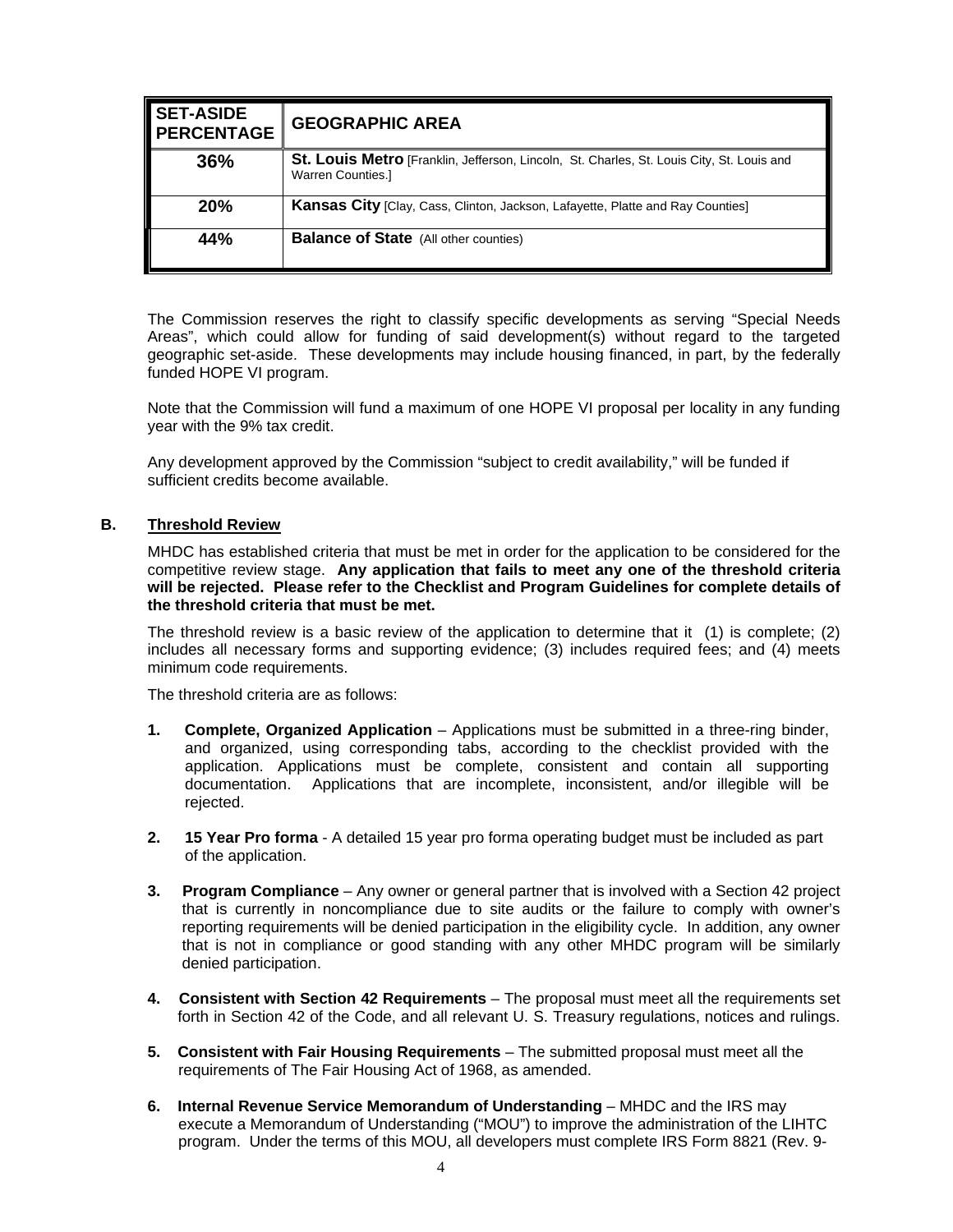98), Tax Information Authorization, as a condition of consideration for the allocation of LIHTC. An executed IRS Form 8821 must be included as part of the tax credit application. A copy of this form is included in the Developers' Packet.

- **7. Tax Credit Accountability Act** MHDC may promulgate rules and procedures to implement the provisions of the Tax Credit Accountability Act (SB 1099) which was passed on 5/11/04. Under the provisions of this act all developers / sponsors must complete all necessary forms and reporting requirements necessary for MHDC, as the administering agent for the LIHTC, to comply with the provisions of the act. All developers must complete MDOR Form 8821 (Rev. 11-03), Missouri Department of Revenue Authorization For Release of Confidential Information, as a consideration for the allocation of LIHTC. An executed MDOR Form 8821 must be included as part of all tax credit applications.
- **8. Application Fee** The required nonrefundable application fee of \$1,500 (\$750 for non-profit sponsors) must accompany each application.
- **9. Development Narrative** Each application must contain a project narrative that summarizes the scope of the proposal and the roles of the development team. This narrative should include the following:
	- a. A description of the proposal, including its location(s), development type, unit mix and unit size.
	- b. Projected rents.
	- c. A description of need and the target market.
	- d. A description of special amenities and services.
	- e. A description of local support.
	- f. A summary of proposed construction and permanent financing.
	- g. Anticipated start and completion dates.
	- h. A discussion of the reasons why MHDC should consider the proposal.
- **10**. **Evidence of Site Control** Both the buyer and seller must evidence site control. All site options/contracts, as applicable, must be also valid at the time of selection by the Commission on or about January 3, 2005. The following may be used as evidence of site control:
	- a. Executed and recorded deed.
	- b. Executed purchase option agreement.
	- c. Executed purchase contract.
	- d. Executed long-term land lease or option on a long-term lease.
	- e. Title Commitment.
	- f. Other Commitments / agreements approved by staff.
- **11**. **Zoning** The applicant must demonstrate, by submission of a letter from the local government, that the zoning for each site on which the development will be located allows for the use(s) proposed by the applicant. In cases where the site is not yet zoned properly, MHDC may consider a site for which the local government has issued a letter endorsing the development and the specific zoning change necessary for the proposed development.
- **12**. **Local Needs** The project must address local housing needs and priorities, as documented in the state or local Consolidated Plan. A current certification of consistency from the appropriate local governmental entity must be included as part of the application.
- **13**. **Market Study** A complete and in-depth market study must be included as part of the application. A favorable statement of conclusions about the strength of the market for the proposed development does not operate to vest in an applicant or development any right to a reservation or an allocation of tax credits in any amount. The market study must:
	- a. Be prepared by an experienced market analyst, who is an independent third party, completely unaffiliated with the developer and/or owner of the proposed development.
	- b. Contain a statement by the analyst that:
		- 1. The report is in full compliance with MHDC's Market Study Guidelines. The MHDC Market Study Guidelines can be found at the MHDC website [http://www.mhdc.com](http://www.mhdc.com/)).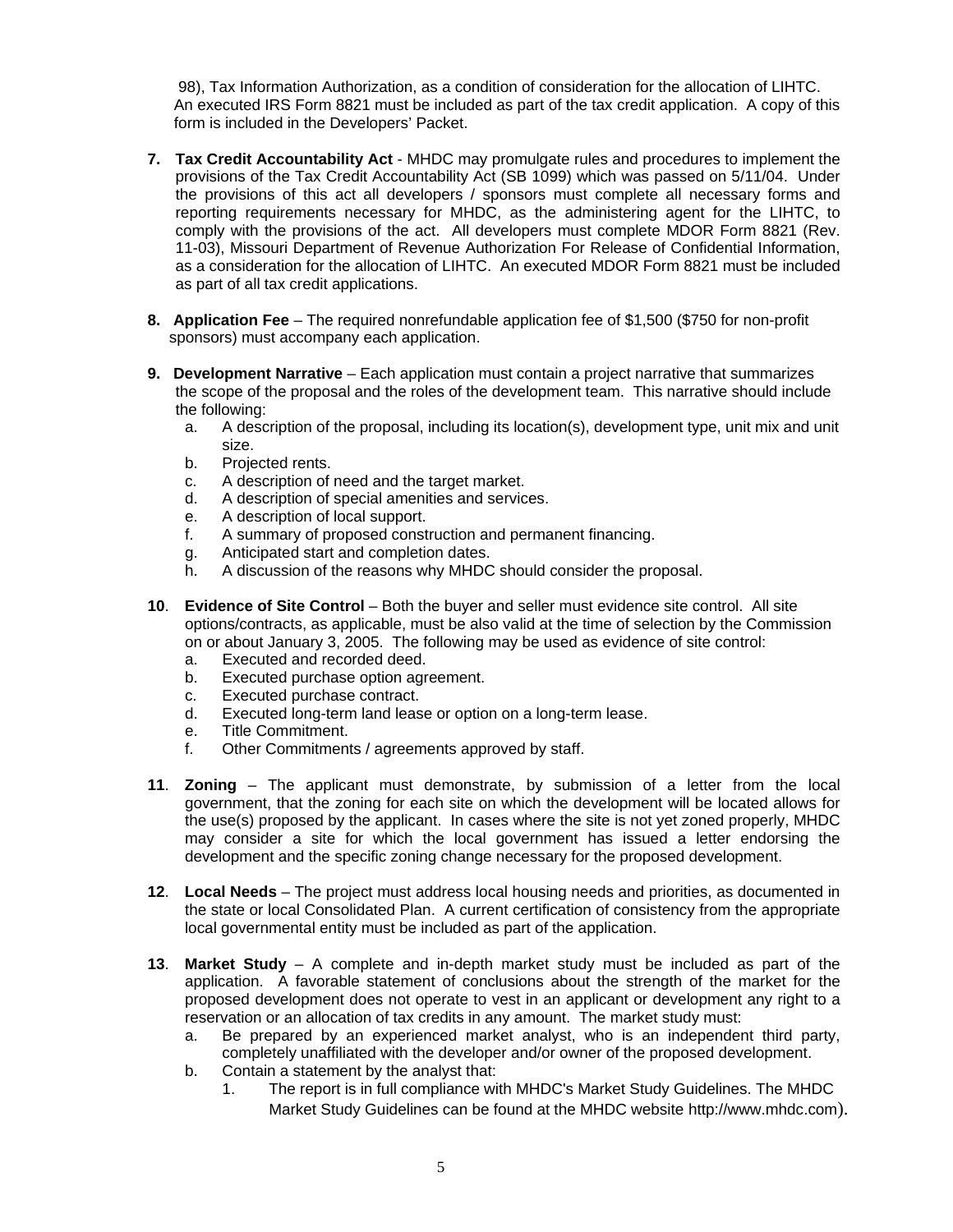- 2. The information included is accurate and that the report can be relied upon by MHDC as a true assessment of the low-income housing rental market in the area of the proposed development.
- 3. The document is assignable to lenders and/or syndicators that are parties to the development's financial structure.
- 4. Acknowledge and agree that the market study will be shared with other parties that will assist MHDC in the analysis of the market study.
- 5. Justify the need for the type of rental housing and the number and size of units proposed.
- **14. Affirmative Fair Housing Marketing Plan** The applicant must complete the U. S. Department of Housing and Urban Development ("HUD") Form 935.2, Affirmative Fair Housing Marketing Plan. The form must contain a description of the outreach, marketing and advertising methods that will be used to affirmatively market the project.
- **15. Development timeline** The application must include a list of proposed dates for the completion of the following:
	- a. All zoning and/or planning department requirements;
	- b. Construction and permanent financing commitments;
	- c. Commencement of construction; and
	- d. Placement in service of the development.
- **16**. **Preliminary Plans and Specifications** Preliminary plans and specifications must be included as part of the application. This includes:
	- a. Typical unit plan.
	- b. Building elevation.
	- c. Site Plan.
	- d. Color photos of the site and area surrounding all sides.
	- e. Clear "to scale" map identifying the exact location of the project site. If available, GPS coordinates are requested.
	- f. For rehabilitation proposals, a detailed scope of work, and photos of the building (s).
- **17**. **Conditional Financing Commitments** A conditional commitment, on company letterhead, for all: (i) non-MHDC construction and permanent financing; (ii) grants and (iii) equity sources. The conditional commitments must contain, at a minimum:
	- a. The financing or equity amount;
	- b. The interest rate on the loan;
	- c. The term and amortization of the loan;
	- d. The debt service amount;
	- e. The name, email address and phone number of the contact person; and
	- f. The date the conditional commitment expires.

Applicants seeking funding from a local government, the Federal Home Loan Bank or other public or quasi-public funding source that does not issue a funding decision prior to the application deadline must substitute either a letter of application to, or a letter of intent from, the funding source.

**18**. **Utility Allowance Documentation** – Documentation of the utility allowance used in the application must be included as part of the application. The utility allowance must be consistent with the requirements of Section 42 of the Code. MHDC has established monthly minimum allowances for tenant paid utilities. The actual allowance used must be the greater of: (i) the minimum allowance listed below; or (ii) the allowance published by the local PHA for the corresponding unit size. The utility allowance must be recalculated on an annual basis.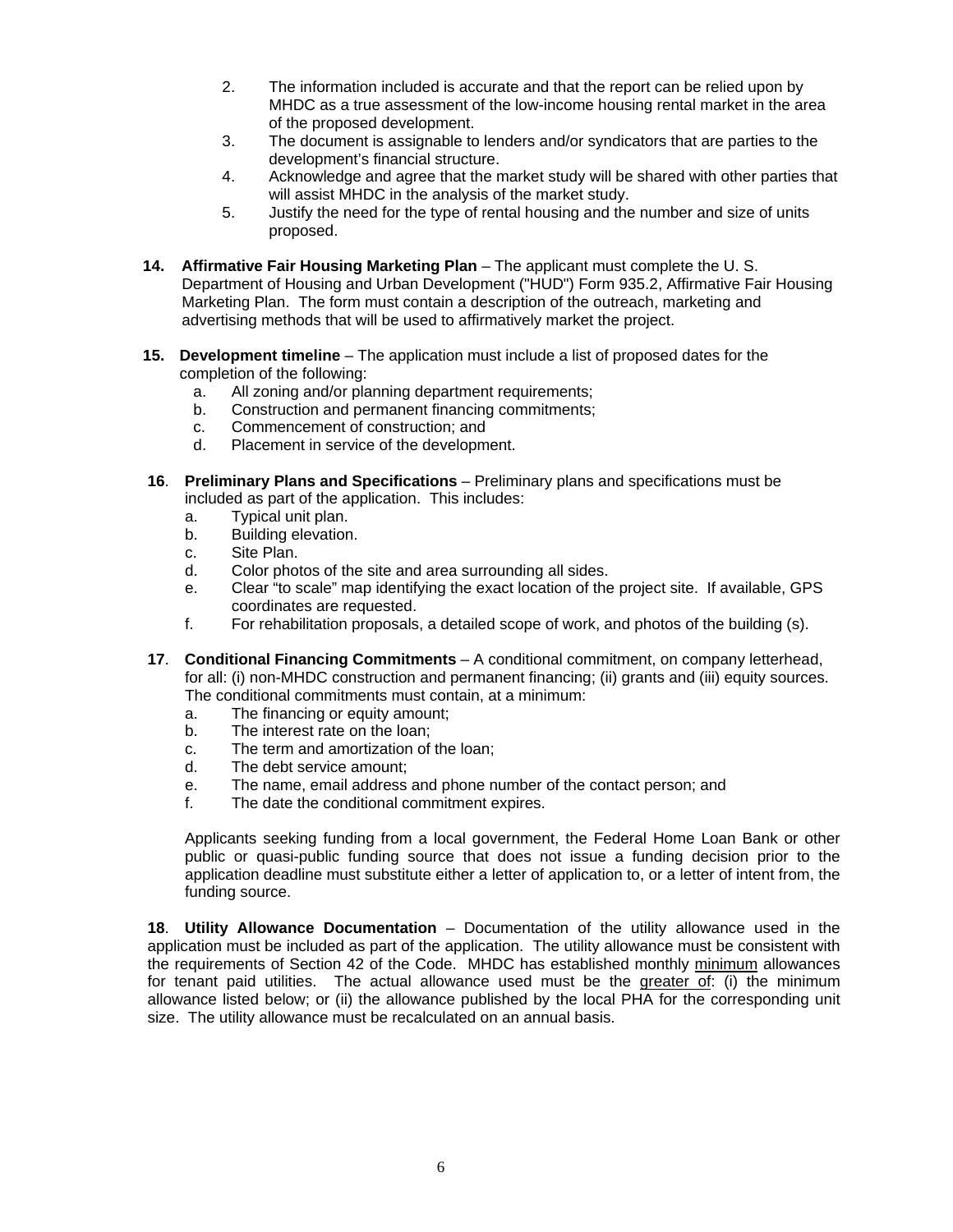| <b>Bedroom Size</b> | <b>Utility Allowance</b> |
|---------------------|--------------------------|
|                     | \$50/month               |
|                     | \$60/month               |
|                     | \$70/month               |

- **19**. **Commission Underwriting Standards** Applications submitted must follow the following underwriting standards:
	- a. Sources and Uses The development's "sources and uses" must balance at the time of application.
	- b. Rents The proposed rents must be within the Tax Credit requirements and reasonable for the immediate market area. Rents cannot exceed the 2004 HUD published rents.
	- c. Debt Coverage Ratio The financial projections for the project must show a minimum debt coverage ratio of 1.20 using reasonable vacancy and expense assumptions for local market conditions.
	- d. MHDC, in its sole discretion, may determine:
		- 1. Reasonable vacancy and expense assumptions for the local market conditions.
		- 2. Maximum rents appropriate for market conditions and affordability;
		- 3. The project's feasibility;
		- 4. The sufficiency of the proposed operating and replacement reserves;
	- e. Contractor and Developer Fees MHDC will limit developer and contractor fees in calculating the amount of tax credits to be allocated to a proposed development as indicated below (a reduction in fees will result in a reduction of total project costs and eligible basis). HUD also restricts these fees for developments subject to the subsidy layering review.

## **Aggregate Contractor Fees may not exceed 18% of construction costs**

*\* Construction Costs do not include Builder's Profit, Overhead, and General Requirements\*\** 

*\*\* General requirements must include the cost of builder's risk insurance and all bonding costs.* 

| Aggregate Developer Fees, (including Overhead and Profit) and          |  |
|------------------------------------------------------------------------|--|
| <b>Consultant Fee Limits as a Percent of Certain Development Costs</b> |  |

|                                   | <b>MAXIMUM DEVELOPER FEE</b>                               |
|-----------------------------------|------------------------------------------------------------|
|                                   | <b>SUM OF</b>                                              |
| <b>Substantial Rehabilitation</b> | 8% of Acquisition Cost                                     |
|                                   | <b>PLUS</b>                                                |
|                                   | 15% of the Balance of Total                                |
|                                   | <b>Replacement Cost</b>                                    |
|                                   | (Total Replacement Cost (minus) total cost of acquisition) |
|                                   | (Line 39 (-) Lines 37 & 38) of MHDC form 2013)             |
|                                   | 15% of Total Replacement Costs                             |
| <b>New Construction</b>           | (Line 39 of MHDC form 2013)                                |

*Consultant Fee (in lieu of, or as part of the Developer Fee) is defined as a fee to A third party(ies) for performing tasks that a developer would normally perform e.g., prepare tax credit application and loan application, manage local government approvals, act as owner's agent during project construction***.** 

f. Project costs, Developer's and Contractor's fees will be taken into consideration during the underwriting process. MHDC, however, will not award tax credits based solely on the lowest development costs. The mission of MHDC is to provide high quality affordable housing with long-term viability that contributes to the community.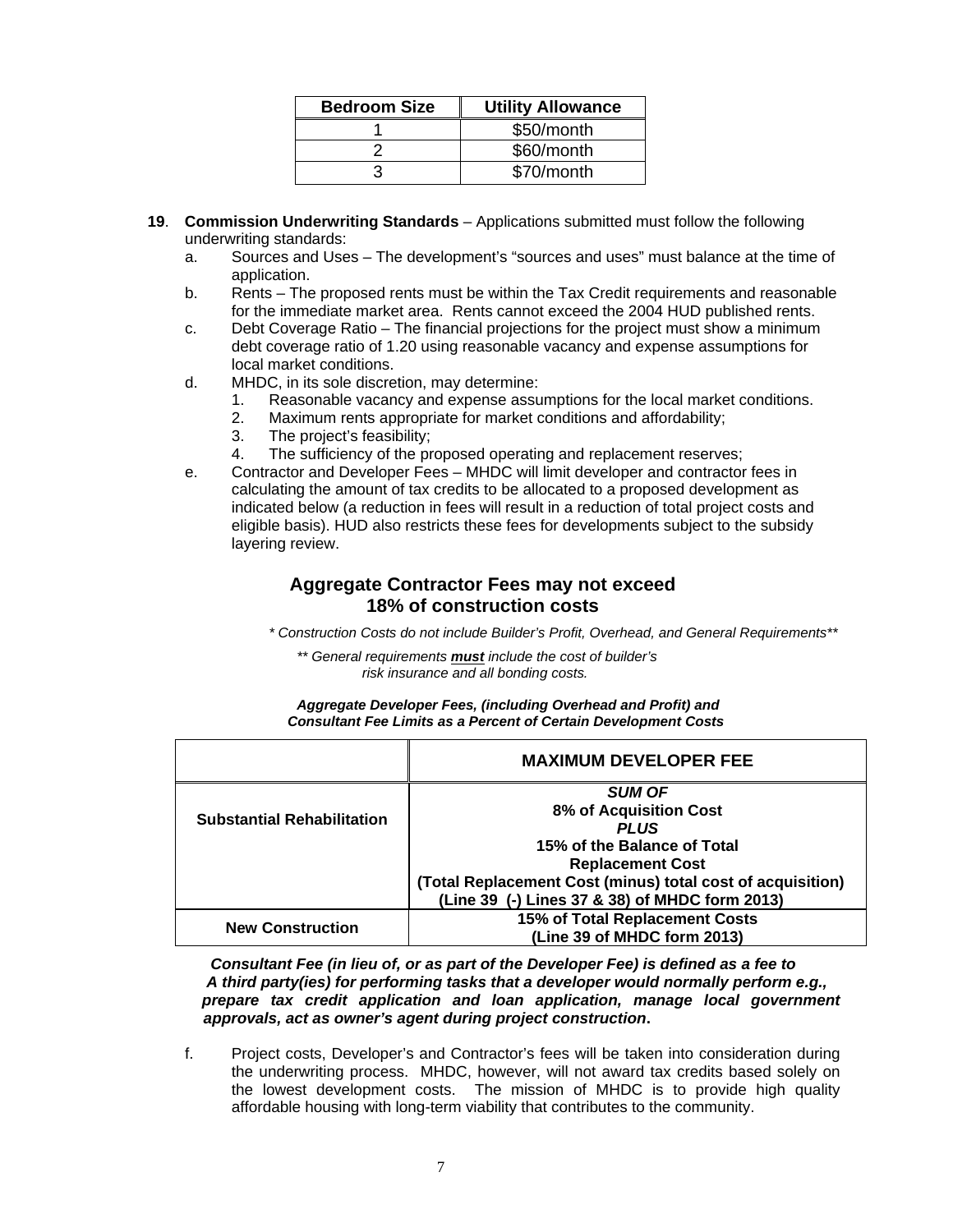- **20**. **Public Notification** The application must document that the below-listed officials of the jurisdiction have been notified of the intent to develop the proposed housing. The notification to these officials must be in writing and sent to them via certified mail, return receipt requested. Documentation may include: (i) copies of USPS receipts: (ii) actual letters of support from the contacted officials; or (iii) minutes of city/town council meetings. The officials that must be notified are as follows:
	- a. Senior elected local executive official;
	- b. State Representative;
	- c. State Senator;
	- d. Aldermen or Councilmen of the Jurisdiction (ward or district) in communities of 20,000 or more;
	- e. Executive Director of the local Public Housing Authority; and
	- f. Superintendent of the school district in which the housing will be located (for newly constructed housing intended for families)

Note that any response to these notification letters, as well as other information from the officials, must be received by Commission staff before November 15, 2004. All correspondence and documentation received from the above listed officials is advisory.

## **21**. **Additional Threshold Requirements**

- a. Proposals with Non-Profit Participation The Non-Profit Certification Form must be completed and included, along with the organization's IRS Letter of Determination, Articles of Incorporation and by-laws as part of the application.
- b. Proposals requesting acquisition credit The Housing Credit Acquisition Form (MHDC form FIN 100) must be completed. MHDC requires, as a condition of the Carryover Allocation or prior to issuance of Private Activity Bonds **that the applicant provide a legal opinion that the property is eligible for the acquisition credit**.
- c. Rehabilitation projects seeking the 9% tax credit Construction costs for rehabilitation must equal or exceed 40% of the total development costs.
- d. Tax Exempt Bond Financed Rehabilitation Developments For developments located in rural (non-MSA) areas, the construction costs for rehabilitation must equal or exceed 15%

of the total replacement costs. For developments located in urban (MSA) areas, the construction costs for rehabilitation must equal or exceed 25% of the total replacement costs.

- e. All Rehabilitation Developments A capital needs assessment for the structure(s) must be included as part of the application. The assessment must be prepared by an experienced architect or engineer who is an independent third party, totally unaffiliated with the developer and/or the owner of the proposed development. The assessment may not be any older than 6 months prior to the application deadline or the Tax Exempt Application Submission Date. The assessment must include:
	- 1. An opinion as to the proposed budget for recommended improvements.
	- 2. An identification of critical building systems or components that have reached or exceeded their expected useful lives.
	- 3. A projection of recurring probable expenditures for significant systems and components impacting use and tenancy, which are not considered operation or maintenance expenses, to determine the appropriate replacement reserve deposits on a per unit per year basis.

#### **C. Jurisdiction Notification**

The Code requires that the State allocating agency notify the chief executive officer of the local jurisdiction where each proposed development is to be located. When an application satisfies the threshold requirements, a notification will be sent to the chief executive officer of the local jurisdiction, the state senator and state representative for the district of the proposed development, and the executive director of the local public housing authority. Those notified will be given an opportunity to comment on the proposed development. MHDC will consider the comments and may contact the local jurisdiction for additional information. MHDC will also publish a notice in a regional newspaper requesting public comment on the development. Public hearings will be held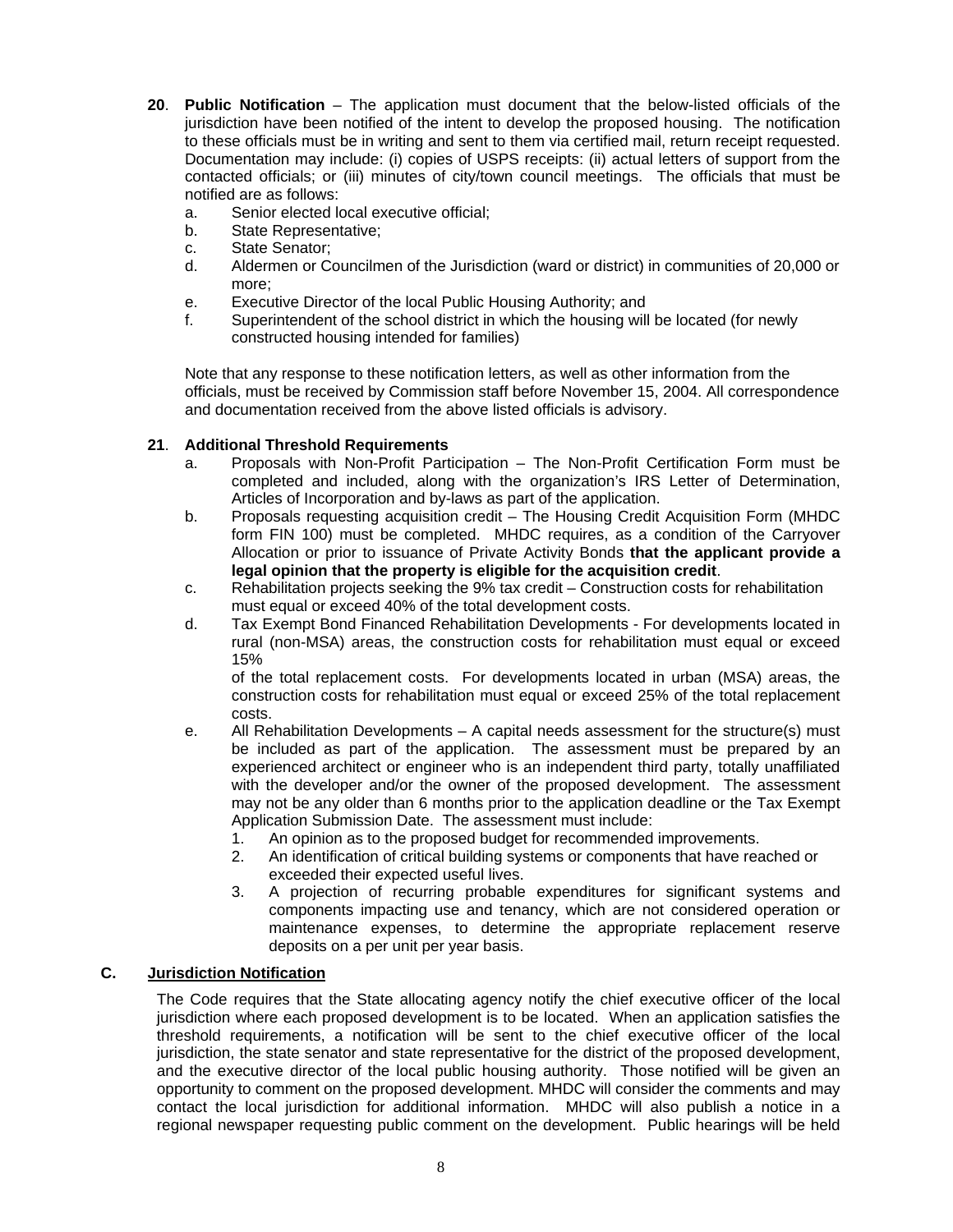in St. Louis, Kansas City, and Columbia to afford the public an opportunity to comment on developments proposed in a given region.

## **D**. **Evaluation Factors**

All applications submitted will be evaluated by MHDC staff using the following federal preferences and selection criteria:

- **1. Federal Preferences** Section 42(m)(1)(B)(ii) of the Code requires that the following be given preference when allocating the housing credit ceiling:
	- a. Projects serving the lowest income tenants.
	- b. Projects obligated to serve qualified tenants for the longest periods.
	- c. Projects which are located in qualified census tracts (as defined by the HUD) and the development of which contributes to a concerted community revitalization plan.

## **2. Selection Criteria -**

- a. Project Location
	- 1. The site selected for the Project is crucial to the overall success of the development. Effort should be made to locate sites that are convenient to services and in neighborhoods that include a socioeconomic mix of households.
	- 2. Is the project located in a qualified census tract that qualifies for the 130% basis adiustment?
	- 3. Is it located in a low income county, defined as a county whose median income is below 80% (HUD definition of low income) of state's non-metropolitan area median income?
	- 4. If the development is located in a qualified census tract, does the development contribute to a concerted community revitalization plan?
	- 5. Is the project in a community demonstrating new employment opportunities and a corresponding need for additional housing, or in a "Development Ready" community as defined by the Missouri Department of Economic Development?
- b. Housing Needs Characteristics:
	- 1. Does the market study indicate a need for the specific housing type that is proposed?
	- 2. Does this need correspond to the needs stated in the State's Consolidated Plan, or the needs identified by local officials?
	- 3. Are the unit sizes, unit mix and amenities suitable for the tenant population identified in the market study?
- c. Project Characteristics:
	- 1. Is the size of the development appropriate for the need and demand in the community?
	- 2. Are the unit sizes and mix of units appropriate for the community and the site?
	- 3. Will the proposed development preserve existing affordable housing stock or historic buildings?
	- 4. Is the project intended for eventual tenant ownership?
	- 5. Does proposed development rehabilitate housing that is a part of a community revitalization plan?
- d. Sponsor Characteristics:
	- 1. Has the applicant demonstrated the ability to proceed in an expeditious manner?
	- 2. Does the sponsor have previous favorable experience in developing affordable housing and a proven record with MHDC and/or other housing finance agencies ("HFA")? (Applicant must include a letter authorizing other HFAs to release information regarding their experience with the applicant.)
	- 3. Has the applicant demonstrated the experience and success of the proposed managing agent? This includes an excellent compliance record with MHDC and/or other HFAs. (Applicant must include letter authorizing other HFAs to release information regarding their experience with the managing agent.)
- e. Tenant Populations with Special Housing Needs:
	- 1. Will the proposed development provide units for tenants with special needs such as:
		- a. Elderly persons, as defined by Section 42?
		- b. Persons with a physical disability?
		- c. Persons with a developmental disability?
		- d. Households that are very low income (below 50% of area median income)?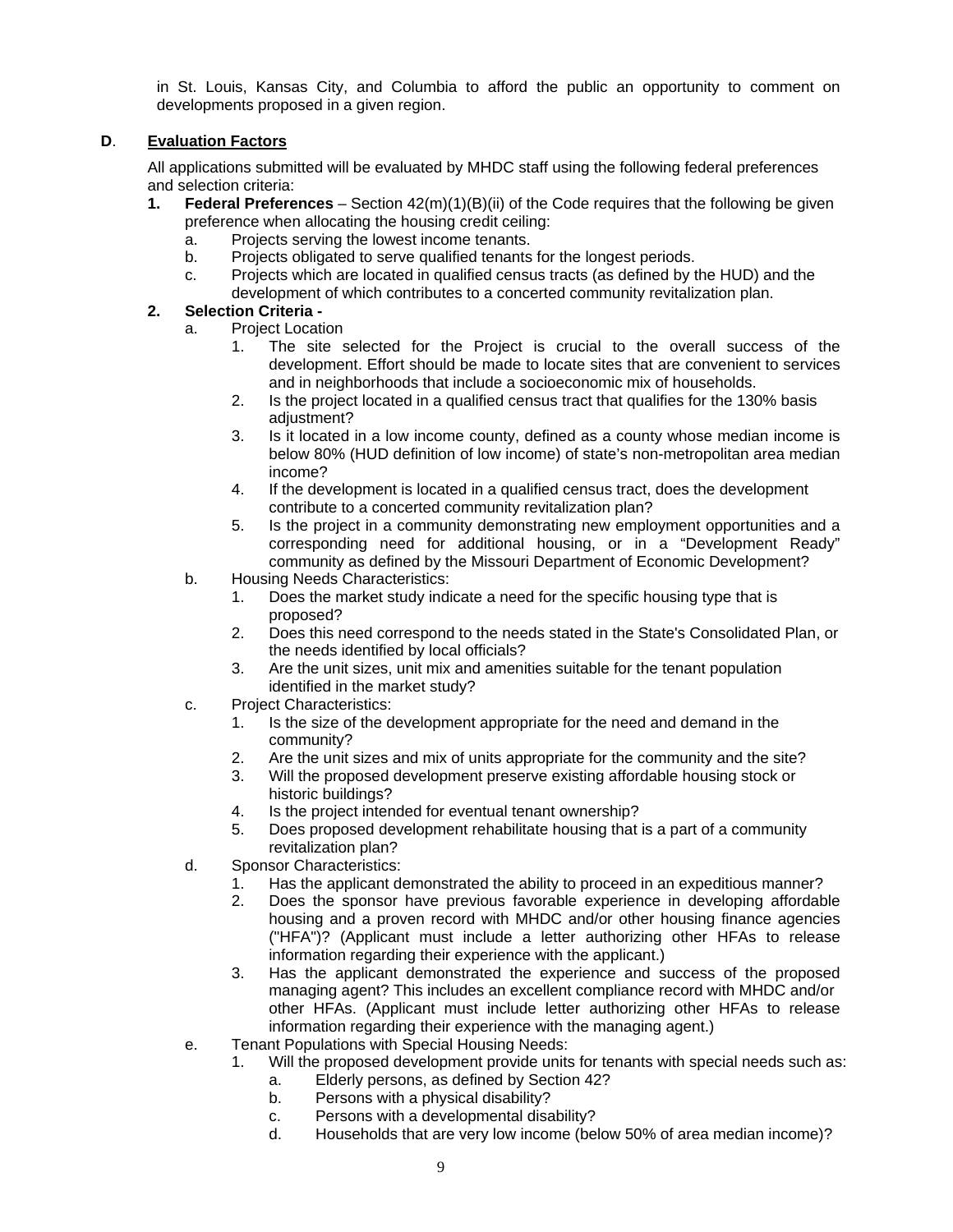- e. Single parent families (especially parents with two or more children)?
- f. Homeless
- f. Public Housing Waiting Lists:
	- 1. Will the development provide units for persons on waiting lists for subsidized housing? Is this verified by the local PHA?
	- 2. Does the proposal leverage funds from Public Housing sources, such as Hope VI?
	- 3. Will the units be made available to persons with Section 8 Housing Choice Vouchers?
- g. Tenant Populations of Individuals with Children.
- h. Projects Intended for eventual tenant ownership.

## **3. Other**

- a. Special Identified Needs Within the State:
	- 1. Preservation of existing affordable housing.
	- 2. Affordable housing for low-income single-parent households.
	- 3. Affordable housing for large low-income households.
	- 4. Affordable housing for elderly low income households
	- 5. Affordable housing for homeless persons and families
	- 6. Affordable housing for persons with a physical disability.
- b. Local Government Support
	- 1. Does the applicant have local government support for the proposed housing evidenced by a letter of support from the most senior elected official of the jurisdiction in which the development is located?
	- 2. Does the applicant have the support of local housing agencies, including the local housing authority, or service providers that are familiar with the tenants who will reside in the development?
	- 3. Has the applicant shown that the development is part of a larger neighborhood revitalization plan that has been in place for not less than six months prior to the approved date of the allocation plan?
	- 4. Does the development have a financial commitment from a federal or local unit of government?
- c. Special Support Services
	- 1. Does the development provide self-sufficiency assistance for residents such as job training, computer literacy training and/or training for obtaining a G.E.D?
	- 2. If there is a need, will there be a childcare facility for residents' children?
	- 3. Is there a plan for after school tutoring, study hall and/or computer lab?
	- 4. Is there a plan for other specially designed community space and/or facilities to accommodate supportive services?
	- 5. Are there plans for youth development activities?
	- 6. Does the proposal address other needs of individuals with children?
- d. Proposed Site
	- 1. Significant Location/Site Features.
	- 2. Accessibility (Ingress/Egress) of site.
- e. Architectural features
	- 1. Special features regarding universal design or accessible space.
	- 2. Accessibility of common/public areas.
	- 3. Number of units accessible to and/or adaptable for persons with physical disabilities.
	- 4. Internet accessibility. (high-speed connection)
- f. Total development cost of proposed development.
- g. Proposed rents of project in relation to area median income and market rents.
- h. Does proposed development fulfill statewide housing needs?
- i. Is the proposed development consistent with the needs and priorities of the local community?
- j. Does the proposed development contribute to the overall goals of the Commission?
- k. Is the proposed development preserving affordable housing stock?
- l. Is the developer of the proposed development familiar with and have experience in the community in which the development will be located?
- m. Overall feasibility of proposed development.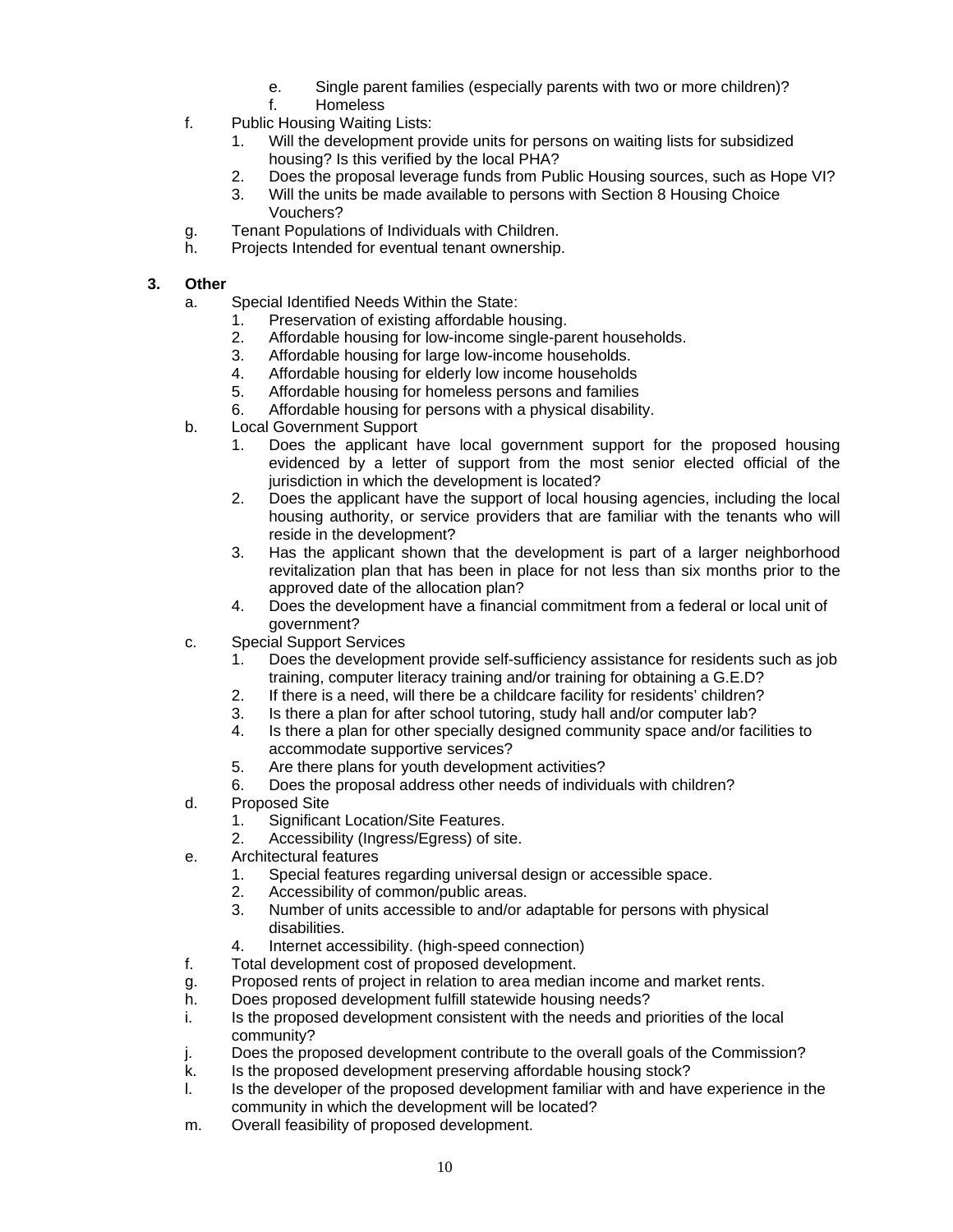- **4. Site Evaluation** After review of the accepted applications, MHDC staff will conduct a site visit to determine general site suitability. Sites will be evaluated on the following:
	- a. Marketability
	- b. 24 CFR 941.201 Site and neighborhood standards
	- c. Suitability of site regarding slope, noise (e.g., railroad tracks, highways), flood plain or wetland issues.
	- d. Other Environmental issues or concerns.
	- e. Conformance with neighborhood character and land use patterns.
	- f. Proximity to public transportation.
	- g. Proximity to shopping.
	- h. Proximity to schools.
	- i. Proximity to medical services.
	- j. Proximity to parks/playgrounds.

#### **E**. **Development Standards**

- **1**. **General** Each development must satisfy the needs of the local area affordable rental market.
- **2. Additional Requirements** All housing projects must:
	- a. Comply with published MHDC design, submittal and construction standards (See #3 below).
	- b. Comply with applicable local, state and federal ordinances and laws.
	- c. Provide facilities, equipment and amenities appropriate for the intended occupants.
	- d. Be designed to meet the established construction budget.
	- e. Be designed to be economical to maintain.
	- f. For all developments with 12 or more units, regardless of funding source, a minimum of 5% of units must be designed in compliance with one of the nationally recognized standards for accessibility/adaptability to wheelchair users.
- **3**. **Design** MHDC adheres to the following standards in the design of all rental housing (See MHDC Architectural Procedures Manual dated February 21, 2003):
	- a. Construction codes as adopted by the governmental unit in which the development is located.
	- b. In the absence of locally adopted codes, the latest available edition of the International Building Code (2000), the International Plumbing Code, the International Mechanical Code, the National Electrical Code and/or the International Residential Code.
	- c. Local zoning ordinances.
	- d. The Fair Housing Act of 1968, as amended.
	- e. Proposals receiving federal, state, county or municipal funding may, in addition to the Fair Housing Act Guidelines, be required to comply with the Architectural Barriers Act of 1968, Section 504 of the Rehabilitation Act of 1973 and the Americans with Disabilities Act, all as amended.
	- f. No part of any residential structure may be located within 30 feet of the outer boundary of a high-pressure gas and/or liquid petroleum transportation pipeline easement.
	- g. No part of any residential structure may be located within 100 feet (horizontal) of any high voltage transmission lines.
	- h. The **2000** International Energy Conservation Code (formerly the Model Energy Code) as published by ICC/CABO.
	- i. For the control of lead hazards: the Lead Paint Poisoning Prevention Act, HUD Guidelines for the Evaluation and Control of Lead Based Paint in Housing, and the MHDC Lead Based Paint Policy.
	- j. New and substantially rehabbed units wired for internet access.
- **4. Additional Architectural Requirements** Applicants that receive an allocation of tax credits (4% or 9%) are required to:
	- a. Submit one complete set of construction documents (plans and specifications) to the MHDC architectural staff **prior to** the start of construction.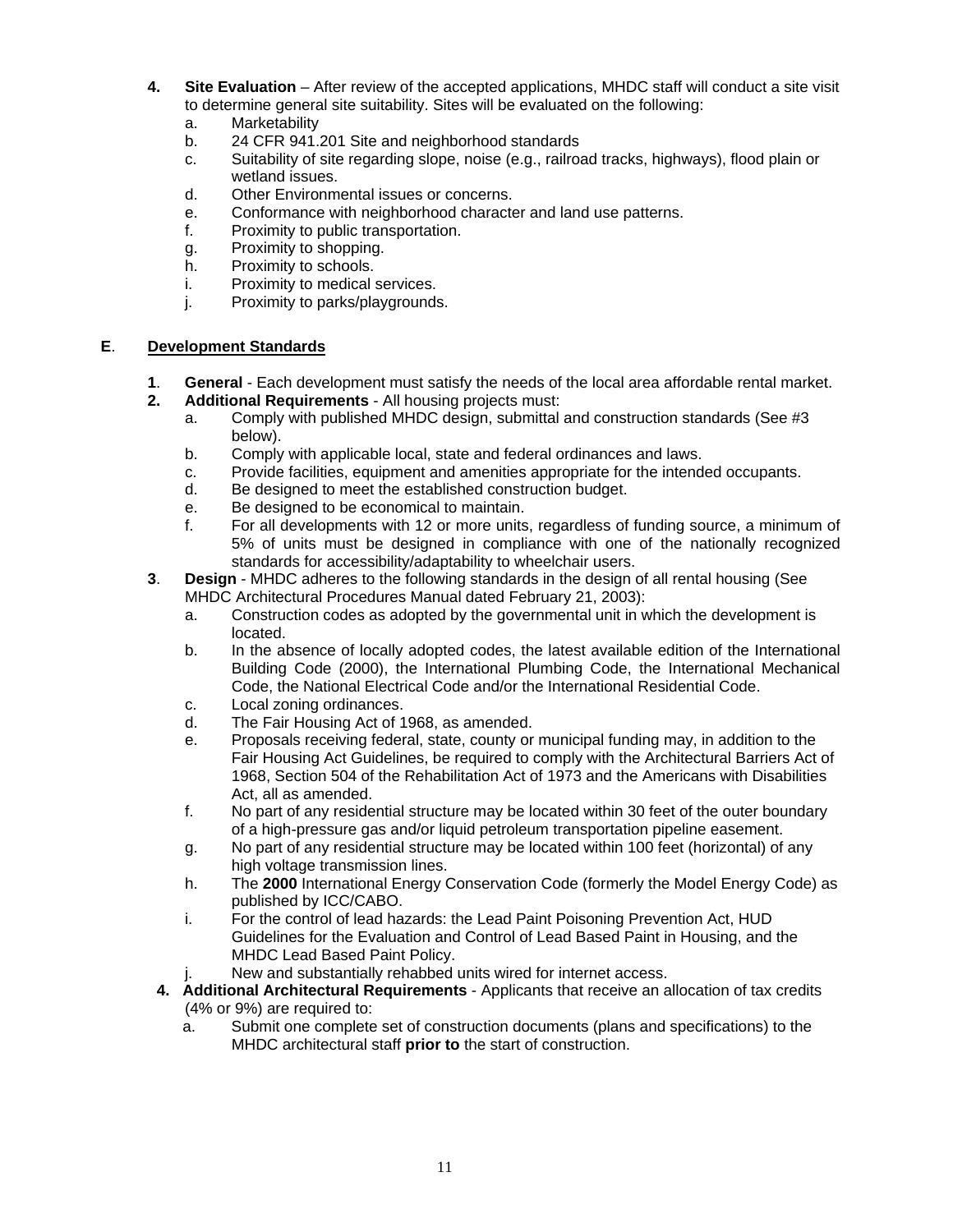- b. Provide the MHDC architectural staff an information sheet with a construction schedule, and the name and contact information of the project manager and project architect.
- c. Notify the MHDC architectural staff, in writing, when construction has reached 90% completion.
- d. Schedule a final inspection of all units/buildings with the MHDC architectural staff.
- **5**. **Equal Opportunity Standard** The Commission requires that occupancy of housing financed or assisted by MHDC shall be open to all persons regardless of race, color, religion, sex, familial status, disability, or national origin. Also, contractors and subcontractors engaged in the construction or rehabilitation of such housing shall provide equal opportunity for employment without discrimination as to race, color, religion, sex, familial status, disability, or national origin.

#### **F**. **Underwriting Standards**

MHDC has adopted minimum underwriting standards for all developments that wish to compete for tax credits under this Plan. **These minimum standards must be met at the time of application. Developments that do not meet the following minimum underwriting standards will not be considered for an allocation of tax credits.** Implementation of these standards does not constitute a representation of the feasibility or viability of the development.

The following standards will be used in the underwriting of all proposals, including proposals financed with tax-exempt bonds requesting tax credits outside of the housing credit ceiling. Underwriting conclusions and requirements will be reflected on the MHDC form 2013, attached to each Conditional Reservation, Letter of Determination, and/or Carryover and Final Allocation letters.

- **1. Per Unit Cost** The per-unit replacement cost of tax credit developments shall not exceed HUD Section 221(d)(3) limits, adjusted to reflect increases in construction costs since their adoption in 1992, and further adjusted by HUD's high cost factor to reflect differences in geographic areas. To be consistent with other housing programs, which are defined by SMA, the Commission will include Lincoln and Warren Counties in the St. Louis maximum cost limits and Lafayette and Clinton Counties in the Kansas City maximum cost limits. (MHDC, in its sole discretion, may make exceptions on a case-by-case basis.)
- **2. Projects receiving HOME Funds** Federally imposed limitations will apply (See 24 CFR 92).
- **3. Projects receiving historic rehabilitation tax credit** will be allowed to deduct the residential portion of the historic tax credit from the project cost to allow for stricter rehabilitation standards. (If known, the actual cost of this historic rehabilitation should be deducted, instead.)
- **4. Unique Development Characteristics** The Commission may consider higher construction costs that can be attributed to unique development characteristics, and which are consistent with the needs and priorities identified in the appropriate Consolidated Plan.
- **5. HUD Section 221(d)(3) Limits Variance** The Commission will accept a variance of 140% of HUD's Section 221(d)(3) limits for the St. Louis and Kansas City Metro areas. (MHDC, in its sole discretion, may make exceptions on a case-by-case basis. If the per unit credit amount does not exceed \$10,000, no waiver of this policy will be required.
- **6. Identity of Interest** The application must list any identity of interest between the sponsor, the developer, the architect, the contractor and all subcontractors, suppliers and vendors. If any identity of interest is not disclosed in advance, the cost of that contract/subcontract will not be recognized at cost certification.
- **7**. **Subcontractors and Suppliers**  All subcontractors and suppliers must add reasonable commercial value to the product/services furnished
- **8. Developer and Contractor Fees** MHDC will limit developer and contractor fees and overhead in calculating the amount of tax credits to be allocated to a proposed development as previously stated and reflected in this document.

#### **G. Minimum Underwriting Assumptions**

The following minimum underwriting assumptions will be used for processing the application. These are minimum requirements. Results of the market study may require different, more conservative assumptions.

- **1. Rents** Rents that are below prevailing market rents.
- **2. Vacancy Rate** A vacancy rate from 5% to 7% of gross rental income.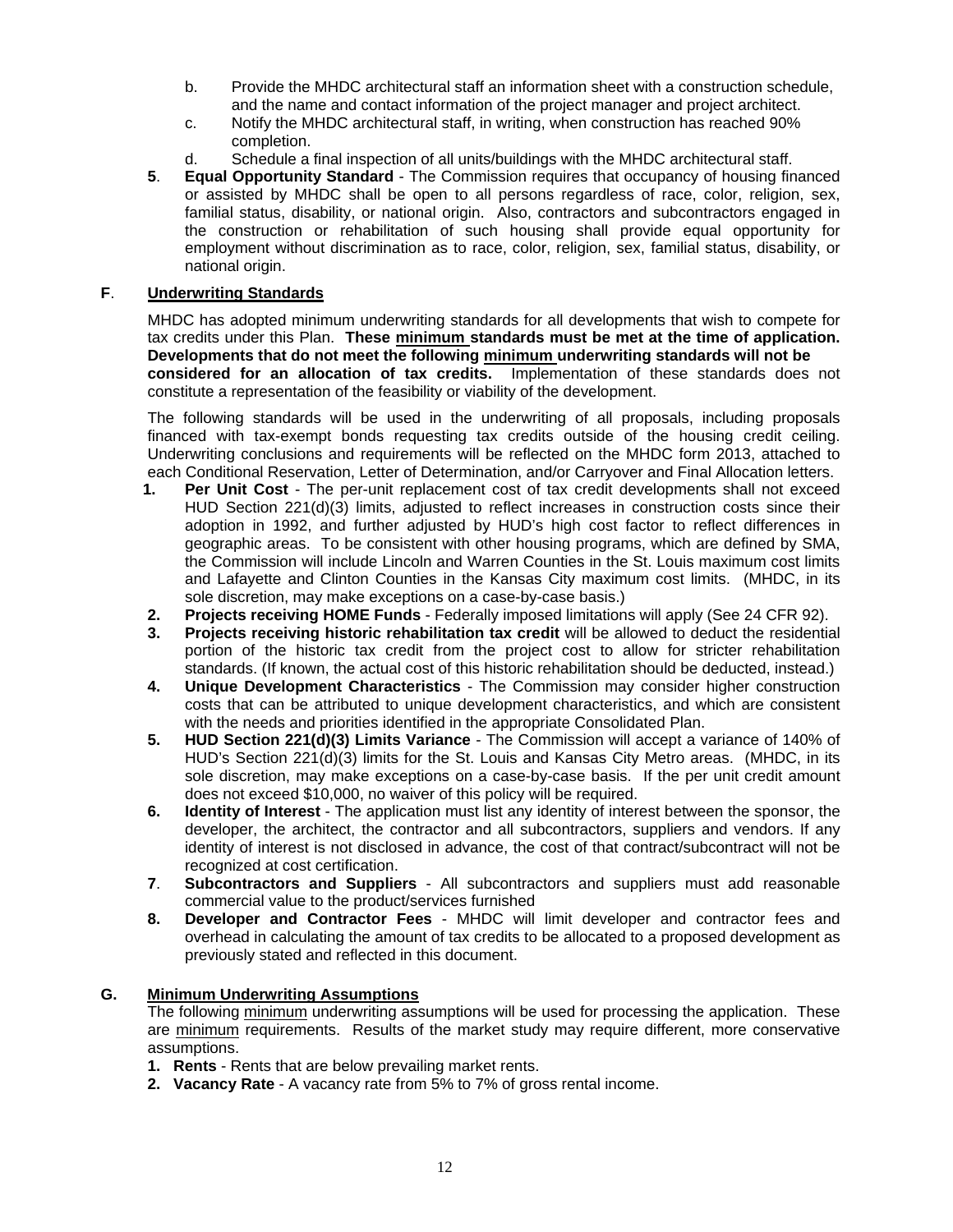- **3. Operating Expenses** Per Unit Per Annum Operating Expenses (PUPA) of \$2,800 for rural developments and \$3,100 for metro developments (higher for developments that are providing additional services), with tax abatement. The following applies when calculating the PUPA operating expenses:
	- a. Minimum insurance expense of \$200 PUPA;
	- b. Minimum real estate taxes of:
		- 1. \$300 PUPA for rural developments; and
		- 2. \$500 PUPA for metro developments.
	- c. Minimum replacement reserves of \$300 PUPA;
	- d. MHDC **does not allow** an Asset Management fee in operating expense;
	- e. MHDC **does not allow** a syndicator or general partner fee in operating expense;
- **4. Debt Coverage Ratio** A minimum of 1.2 debt coverage for the aggregate of all amortized (hard) debt.
- **5**. **Income Growth** Annual Rental Income Growth of 2%
- **6. Expense Growth** Annual Operating Expense Growth of 3%

## **H. Determination of Tax Credit Amount**

The Code and the State Tax Relief Act require that MHDC allocate to a development the amount of federal and state tax credits that MHDC determines is necessary for the financial feasibility of the development and its viability as a qualified low-income housing development throughout the credit period. MHDC retains the right, in its sole discretion to: (i) reserve less than the amount requested on the application; (ii) reserve less than would result by using an applicable fraction of 100%; and to deny approval of any tax credit amount. MHDC will evaluate each proposed development, taking into account such factors as it determines relevant, including, but not limited to, the following items:

- **1.** Project cost, including the reasonableness of cost per unit, developer fees and overhead, consultant fees, builder profit and overhead, and syndication costs;
- **2.** Sources and uses of funds and the total financing planned for the development, including the ability of the development to service debt;
- **3.** Project income and expenses, including a determination of the reasonableness of the proposed operating costs and the affordability of the proposed rents;
- **4.** The proceeds or receipts expected to be generated by reason of the tax credit;
- **5.** The percentage of the credit dollar amount used for project costs other than the cost of nonbasis items;
- **6.** The use of federal funds and other assistance (applicable HUD subsidies will be subject to a subsidy layering review based on HUD's most current subsidy layering review guidelines);
- **7.** Other factors which may be relevant to the economic feasibility of the development, such as the area economy or the housing market; and
- **8.** The determination of Total Development Costs and the balancing of Sources and Uses.
- **9.** MHDC will arrive at the credit amount needed by using three calculation methods. The amount of credits reserved will be no greater than the smallest of the amounts resulting from the three calculation methods. MHDC retains the right to reserve less than the result of the three methods. The calculation methods are:
	- a. Method One: Qualified Basis Calculation;
	- b. Method Two: Funding Gap Calculation; and
	- c. Method Three: Cost Reasonableness Calculation
- **10.** Assumptions used for calculations mentioned in #9 above For evaluation purposes during the Eligibility Cycle, MHDC will select:
	- a. An applicable percentage based on current trends The applicable percentage to be used for the current year will be reflected in the revised Fin 100; and
	- b. A tax credit equity factor based on current market trends The tax credit equity factor that will be used for the current year will be announced in August 2004. This will establish the minimum equity factor that will also be used in the evaluation process at both Carryover and Final Allocation.
- **11.** The 130% increase in basis allowed for developments located in any of the following areas.
	- a. Qualified Census Tracts
	- b. Difficult Development Areas
- **12.** Based on its evaluation, MHDC will estimate the amount of tax credits to be reserved for the development. If there are changes in the sources and/or uses of funds or other material changes at various stages of processing, MHDC will, if necessary, adjust the tax credit amount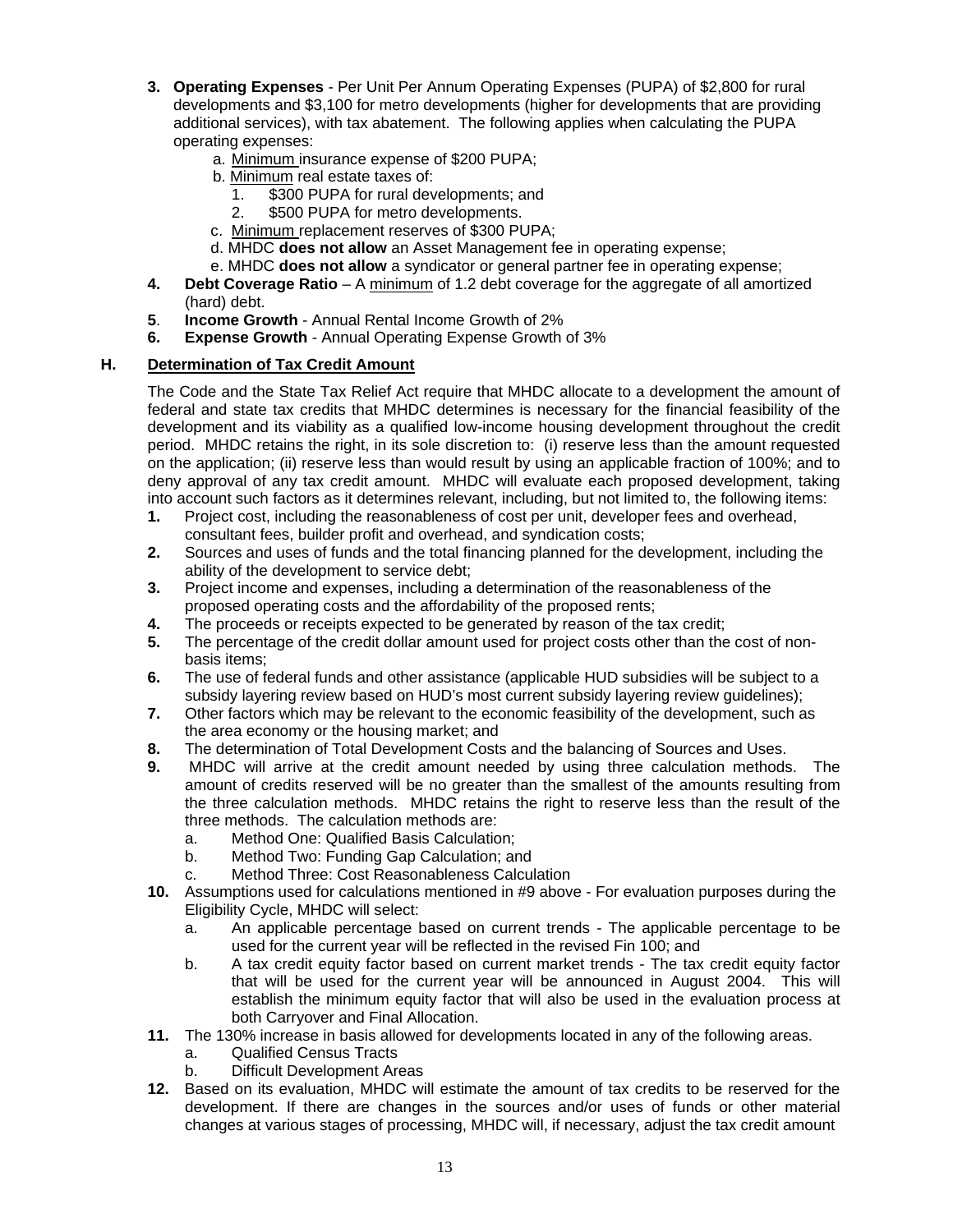to reflect the changes (not to exceed the amount reserved or allocated), and the tax credit amount may be reduced. This determination is made solely at MHDC's discretion and is in no way a representation as to the actual feasibility or viability of the development.

- **13.** The analysis to determine the tax credit amount necessary will be conducted at the following processing stages:
	- a. The time of preliminary application,
	- b. The time a carryover allocation is approved (if applicable); and
	- c. The time the development is placed in service (after all project costs are finalized and a third party cost certification has been completed) and requests issuance of IRS Form(s) 8609.

#### **I. Award of Conditional Reservation**

Developments that receive approval from the MHDC Board of Commissioners will be awarded a Conditional Reservation (the "Reservation") of tax credits. Reservations may be made subject to such conditions as MHDC determines necessary or appropriate to assure that the development will meet the goals of this Plan in a timely manner. This may include, but is not limited to, the development's progress toward completion and compliance with MHDC and federal and state tax credit requirements. Should MHDC learn that any principal involved with a proposed development has serious and/or repeated non-performance or non-compliance issues in Missouri or any other state at the time of application, the application will be rejected. The prior performance considered might include, but is not limited to, progress made with previous tax credit reservations, development compliance and payment of fees.

Each sponsor receiving a reservation of tax credits is required to reflect their acceptance by signing and returning one copy of the reservation to MHDC. Attached to and made a part of each reservation is the MHDC form 2013, which reflects MHDC's underwriting of the development (i.e. tax credit allocation, approved rents, total development costs, operating budgets, debt service and sources and uses). This underwriting in no way assures feasibility or viability of the development. It is the MHDC declaration of approved rents and credit allocation at a particular stage of processing.

#### **Reservations will expire on September 1, 2005. All projects receiving a reservation must apply for a carryover allocation prior to this expiration date**.

Initial monthly rents shall not exceed those MHDC approved rents as reflected on the MHDC Form 2013 attached to the Reservation, Carryover and Final Allocation letter. Any increase in the annual rents must be approved by MHDC.

#### **J. Revocation of Reservations**

A reservation is subject to revocation should the development sponsor fail to comply, in a timely manner, with the conditions thereof; including, but not limited to, failure to provide evidence, satisfactory to MHDC, of financial feasibility, sufficient progress toward placement in service or eligibility for a carryover allocation.

## **lII. CARRYOVER ALLOCATION**

#### **A. Requirements for Carryover Allocation**

The Code allows an allocation of federal tax credits to a qualified building(s) that will not be placed in service in that year, provided that:

- **1.** The building(s) is placed in service by December 31<sup>st</sup> of the second calendar year following the year of allocation; and
- **2.** The taxpayer's basis in the building(s) is more than 10% of the reasonably expected basis in the building(s) as of December  $31<sup>st</sup>$  of the second calendar year following the year the carryover allocation is made. The required basis amount must be achieved by the later of:
	- a. The close of the calendar year in which the allocation is made: or
	- b. Six months after the date of the carryover allocation.
- **3.** To be considered for a carryover allocation, the Owner will be required to submit an application package that contains the following: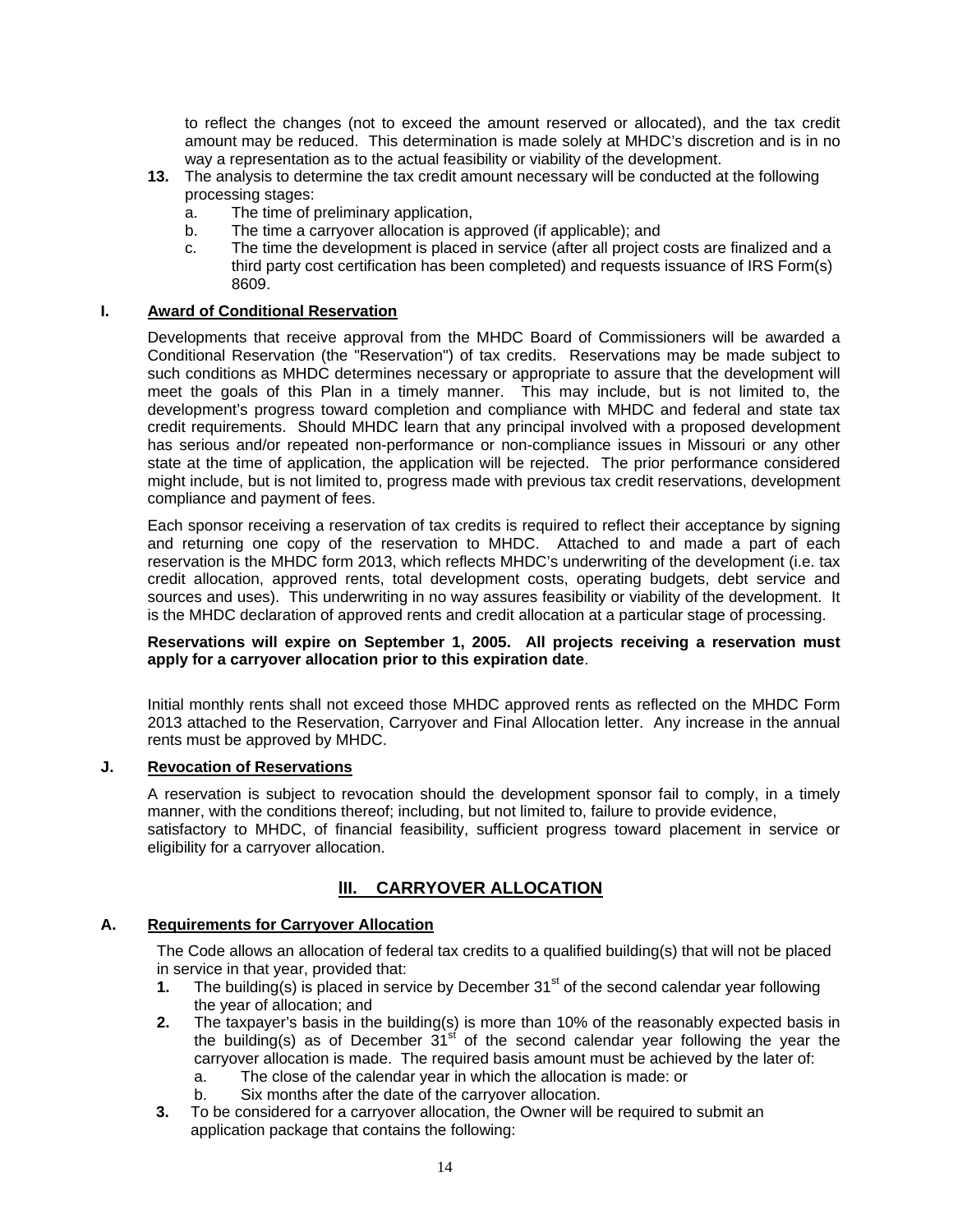- a. An updated application.
- b. A completed, signed (original signatures in blue ink) and notarized Low-Income Housing Tax Credit Carryover Allocation Owner Certification (MHDC Form 3342).
- c. A copy of a Warranty Deed.
- d. Copies of Firm Commitments\* for all Construction and Permanent financing sources The copy of an enforceable commitment for all loans, grants, and/or owner equity that will be used for the construction and permanent funding of the project must be included as part of the application for carryover allocation.
- **4**. The commitments must be on entity letterhead, dated, signed by an authorized official and contain the following information:
	- a. The financing or equity amount;
	- b. The interest rate of the loan;
	- c. The loan term and amortization period;
	- d. The debt service amount;
	- e. The name, email address, and phone number of the contact person; and
	- f. The date the Firm Commitment will expire.
- **5**. Copy of Firm Equity Commitment. A copy of the Firm Commitment from the equity provider must be included as a part of the application. The commitment must be on the equity provider's letterhead, dated, signed by an authorized official of the equity provider and contain the following information:
	- a. The anticipated credit amount;
	- b. The estimated equity amount;
	- c. The cents per equity dollar being paid for the tax credits;
	- d. The pay-in schedule;
	- e. The name, email address, and phone number of the contact person; and
	- f. The date the Firm Commitment will expire.
- **6.** MHDC defines Firm Commitment (for 4 and 5 above) as follows: The authorized body (Investment Committee, Loan Committee, Board, etc.) of the financing and/or equity source must have given approval and the commitment is subject only to those conditions which are totally under the control of the Owner to meet. The terms and conditions must be clearly identified in the commitment letter. Application and commitment fees must have been paid or must be required to be paid upon closing.
- **7.** Attorney's Opinion letter.
- **8.** An Independent Auditor's Certification of 10% expenditures*,* completed by an independent tax accountant, submitted on firm letterhead, dated and signed by the person performing the certification. MHDC Form 3343 provides required wording of the certification. Section 42(h)(1)(E)(ii) of the Code allows up to 6 months after the date of the Carryover Allocation to fulfill the requirement to expend more than 10% of the reasonably expected basis. MHDC has chosen the more restrictive language of requiring the 10% test to be completed by December  $1<sup>st</sup>$  of the year the allocation is made to fulfill MHDC's IRS reporting requirements.
- **9.** Rehabilitation projects requesting acquisition credits must provide an opinion from an independent tax attorney confirming the project's eligibility under Section 42(d)(2)(B) of the Code.
- **10.** Evidence of all necessary Planning and Zoning approvals.
- **11.** A check for an amount equal to 4% of the annual credit amount requested in the Carryover application.
- **12.** An updated 15-year pro forma operating budget.
- **13.** Such other documents or certifications as MHDC determines necessary or useful in the determination that the development is eligible for a carryover allocation.

## **B. Carryover Allocation Agreement**

Developments that satisfy the requirements for a Carryover Allocation of tax credits will be required to enter into a Carryover Allocation Agreement. This document will define the amount of tax credit allocated to the project, the low-income unit set-asides, the percentages of median income to be served, the special housing needs units committed to (if any) and any other such requirements as MHDC may apply. A Carryover Allocation is for a specific credit amount which **may be reduced, if warranted, at the time a final allocation is made**.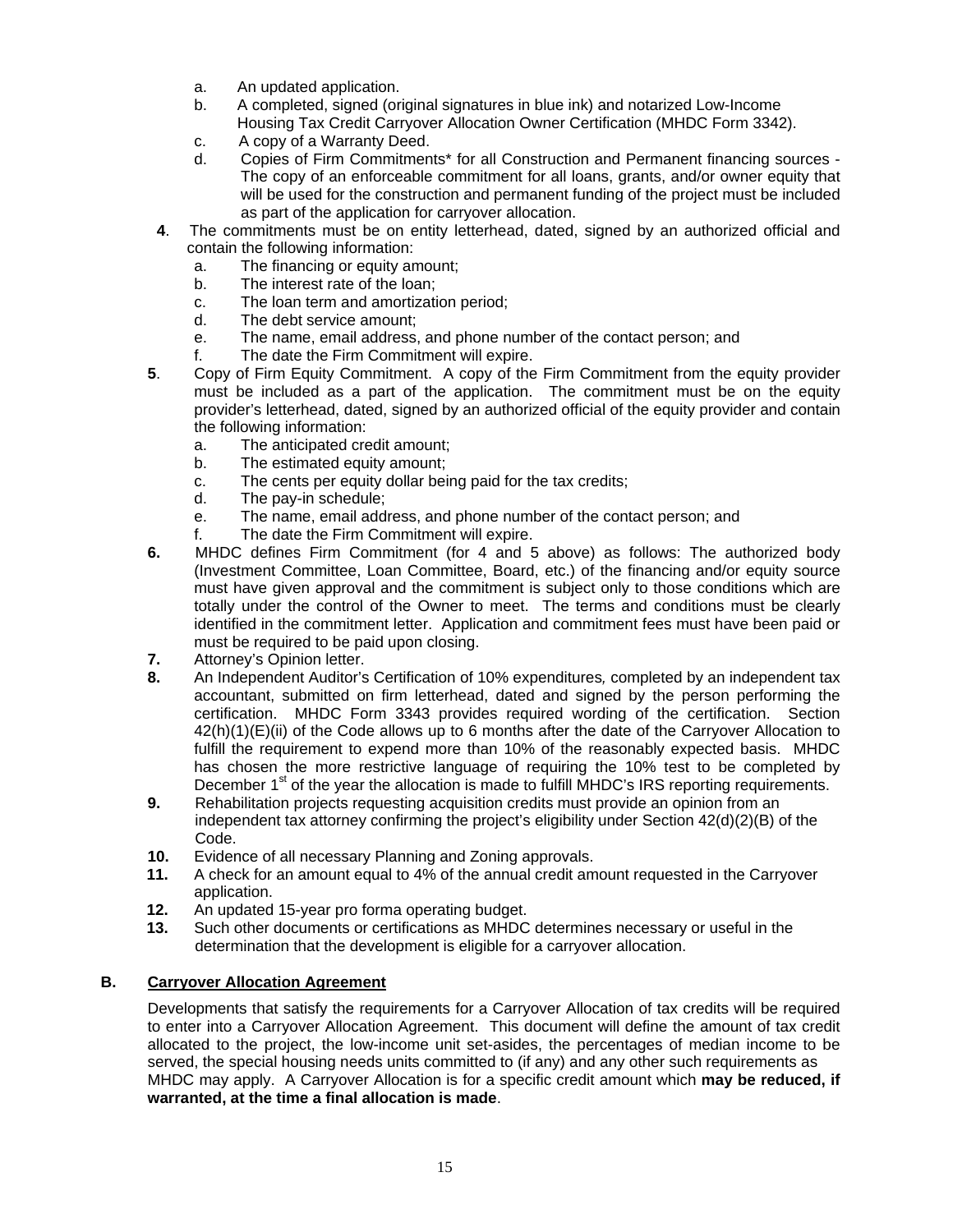## **C. Recapture of Carryover Allocations**

MHDC retains the right to recapture a carryover allocation of credits to a development prior to the end of the two-year carryover allocation period allowed under the Code. Each carryover allocation will be subject to a written agreement that will contain conditions and deadlines that are precedent to a final allocation of tax credits by the Commission. Should the development or owner fail to comply with all such conditions and deadlines, MHDC may, in its sole discretion, rescind the carryover allocation and use the recaptured credits for other developments.

## **lV. FINAL ALLOCATIONS**

Developments that received a carryover allocation of federal credits must be placed in service by the end of the second year following the year of the allocation or the tax credits are subject to recapture. The placed in service date for new construction is the date on which the building is certified as being suitable for occupancy in accordance with state or local law. The placed-in-service date for rehabilitation is the close of the 24-month period over which the expenditures are aggregated and the rehabilitation process is certified as being complete.

MHDC will make final allocations of tax credits no later than the end of the year in which an eligible building or development which has received a reservation, a letter of determination or a carryover allocation is placed in service. The credit amount that will be allocated is based on MHDC's final determination of the qualified basis for the building or development based on an accountant's certification of final costs provided by the Owner and a final determination of the credit amount as outlined in Section II.H. **The final credit amount allocated may be less than the amount reserved or allocated previously**.

Owners may submit a request for a final allocation of tax credits at any time during the year, however, no later than December 10th. MHDC will establish a reasonable year-end deadline of December 10th for eligible developments that must be placed in service. The earlier deadlines enable MHDC to efficiently complete its reviews and documents prior to the IRS deadline of December 31st.

## **A. Requirements for Final Allocation**

Owners will be required to submit a request for Final Allocation, which must include the following items:

- **1**. A completed and signed **(original signatures in blue ink)** Owner's Development Costs and Low-Income Housing Tax Credit Cost Certification (MHDC Form 3340).
- **2.** A completed, signed **(original signatures in blue ink)** and notarized Tax Credit Addendum to the Owner's Development Costs and Low-Income Housing Tax Credit Cost Certification, including Table A (MHDC Form 3340-A).
- **3**. An Independent Auditor's Report (**for the complete project**)*,* completed by an independent tax accountant, submitted on firm letterhead, dated and signed by the person performing the audit. (MHDC Form 3340-B provides required wording.)
- **4**. A completed Owner's Attorney's Opinion by an independent tax attorney.
- **5.** A completed, signed **(original signatures in blue ink)** and notarized Low-Income Housing Tax Credit Development Financing Certification (MHDC Form 3341). A copy of the Note and recorded Deed of Trust must be provided for **each** source of financing.
- **6.** A Certificate of Occupancy for each building in the project or a Certificate of Substantial completion for each rehabilitated building if the jurisdiction does not issue a Certificate of Occupancy for such units. MHDC will use the date on these documents as the placed in service date for the IRS Form(s) 8609.
- **7.** Photos of the completed building(s) identified by address and Building Identification Numbers ("BINs"). For private activity bond-financed projects, MHDC staff will assign BINs.
- **8.** A complete copy of the executed latest Partnership Agreement.
- **9**. Rehabilitation projects requesting acquisition credits **must provide an opinion from an independent tax attorney confirming the project's eligibility under Section 42(d)(2)(B) of the Code.** (For projects that did not receive a Carryover Allocation).
- **10.** A completed Partial Subordination to the Land Use Restriction Agreement **from every lien holder(s)** with **original signature in blue ink** (See Section IV.C).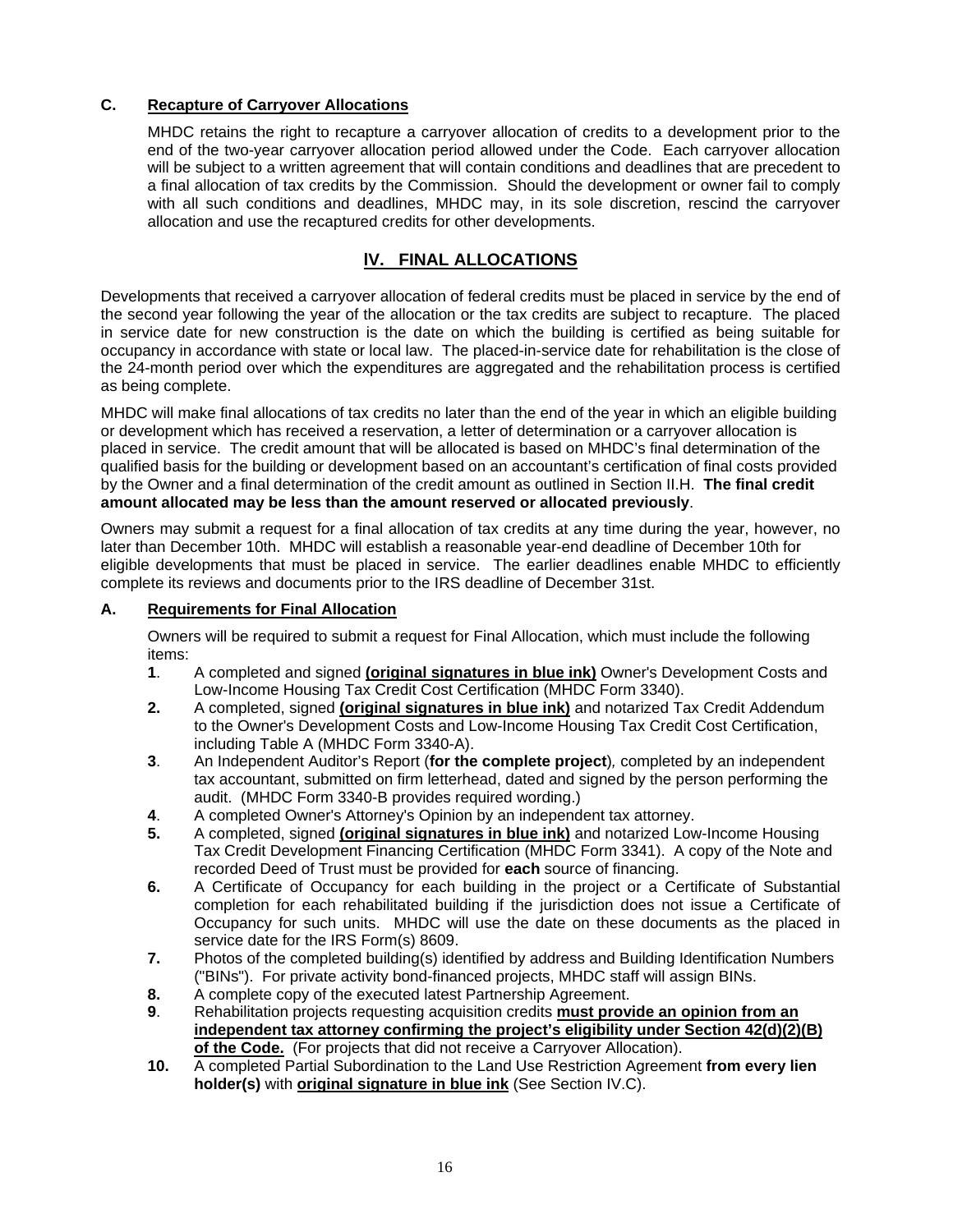- **11.** A check for the final allocation fee (only if the project did not receive a carryover allocation).
- **12**. Check for the compliance monitoring fee.
- **13**. MHDC compliance training certificate for owner, representative, property manager and site manager.
- **14**. A copy of the MHDC Final Inspection Report.
- **15**. An updated 15-year pro forma operating budget.
- **16**. A completed Plan Review Worksheet.

## **Additional requirements for Developments Financed with Private Activity Bonds**

- **17**. Election of Applicable Percentage.
- **18.** Issuer Certificate including the date the Certificate was issued.
- **19.** Designation of placed in service date for Gross Rent Floor effective date.
- **20.** Agreement for Section 42(m)(2)(D) Determination.

## **B. Cost Certification/Audit Requirements**

The MHDC criteria for cost certification and annual audit are as follows:

- **1. For developments of 12 units or less**, the Commission will accept certification of costs from the development owner.
- **2. For developments of 13 units or more**, owners must submit a cost certification, supported by an Audit Report of an independent Certified Public Accountant. Such Audit Report will be prepared in accordance with generally accepted auditing standards and MHDC Guidelines (MHDC Handbook 3300).
- **3. For Rural Development projects**, the cost certification accepted by Rural Development must be submitted.
- **4. For developments of 20 units or more**, owners must yearly submit an annual audited operating statement. For developments of fewer than 20 units, a compilation prepared by a licensed independent accountant, if certified true and correct by the owner, will be accepted.

## **C. Land Use Restriction Agreement**

Section 42(h)(6) of the Code requires that a development be subject to "an extended low-income housing commitment". The Commission complies with these requirements by the execution and recording of a Land Use Restriction Agreement (the "LURA") at the time the development is placed in service. The LURA sets forth, as covenants running with the land for a minimum of thirty (30) years (or additional years if the development owner has committed to a longer use period), the low-income unit set-asides, the percentages of median income to be served, the special housing needs units committed to (if any), and any other such requirements as MHDC may apply based on the allocation plan.

The development owner will be required to have all lien holders of a development complete and sign a "Partial Subordination to the Land Use Restriction Agreement". Section 42(h)(6)(E)(ii) of the Code requires that even in the event of foreclosure, deed in lieu of foreclosure or unwillingness to maintain the low-income status of the project, that for a period of 3 years the following is not permitted: (i) The eviction or the termination of tenancy (other than for good cause) of an existing tenant of any low-income unit; or (ii) The gross rent can not be increased for any low-income unit. The Partial Subordination to the Land Use Restriction Agreement will require all lien holders to honor those provisions of the LURA.

## **D. Issuance of IRS Form 8609**

IRS Form 8609(s) will not be issued by MHDC until the following conditions have been met **(no exceptions will be made):** 

- **1**. Each building in the project (all buildings) is a qualified low-income building as defined by Section 42 of the Code. MHDC will not issue 8609(s) for any portion of an incomplete development.
- **2.** The owner and the development are in compliance with the terms of the LURA.
- **3.** The owner has provided, in a format provided by MHDC, a completed final application package (for the complete development).
- **4.** The owner has provided a copy of the latest executed partnership or operating agreement.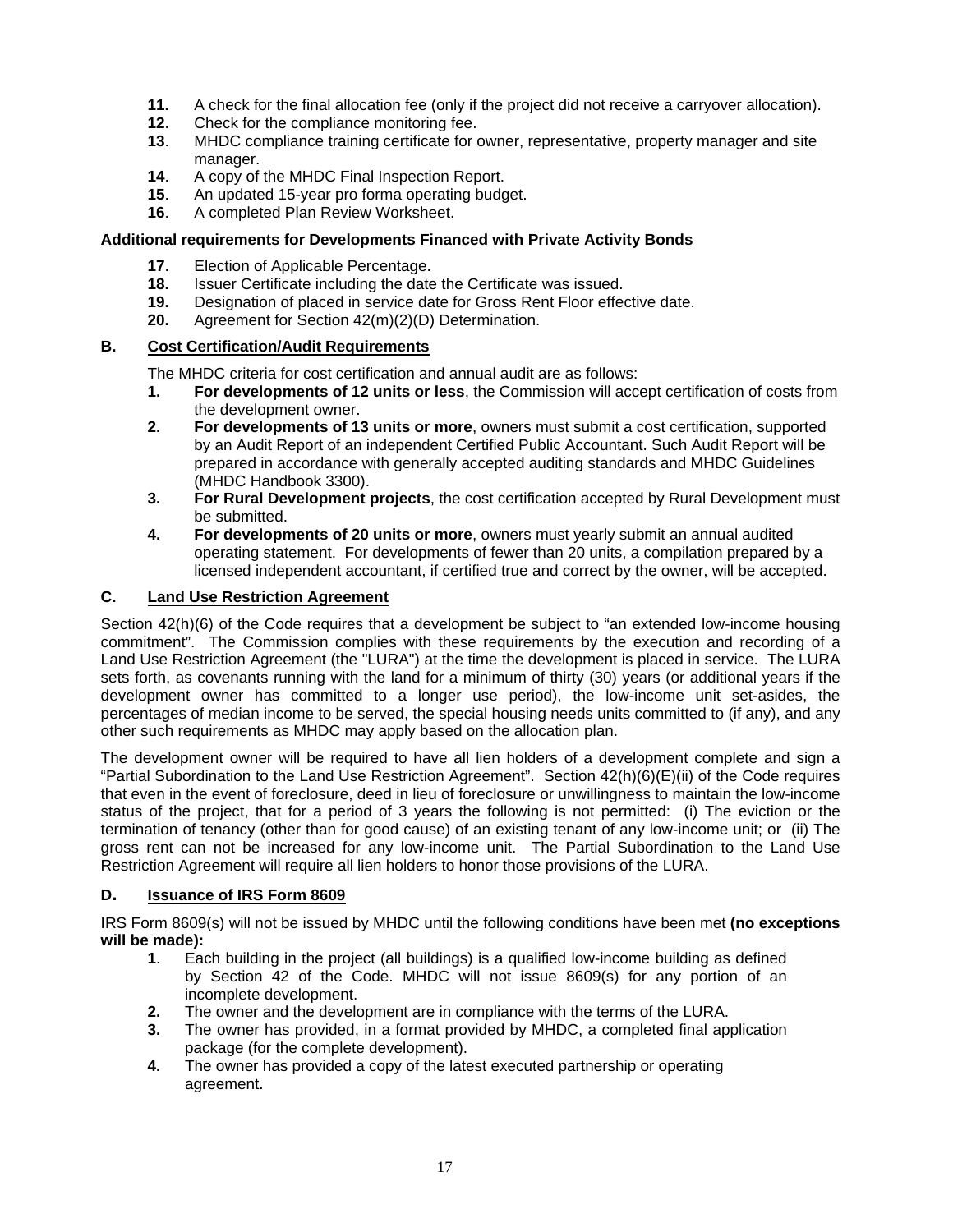- **5.** The owner has paid the final allocation fee (if applicable) and the compliance monitoring fee.
- **6.** The owner representative and the management agent have successfully completed a compliance training session conducted or approved by MHDC.
- **7.** MHDC has completed its final inspection of the property.
- **8.** MHDC has made its final determination of the credit amount and its final determination pursuant to Section 42(m)(2) of the Code.

## **V. DEVELOPMENTS FINANCED WITH TAX-EXEMPT BONDS**

Tax-exempt private activity bond financed developments are eligible for federal and state tax credits without competing for an award from MHDC's annual housing credit ceiling. That is the only requirement of this plan that does not apply. Unless otherwise stated, these developments must comply with all other provisions of this Plan.

Under Section 42(h)(4) of the Code, developments financed with tax-exempt bonds may be entitled to the 4% tax credits outside the federal housing credit ceiling. The bonds must have received an allocation of private activity bond cap pursuant to Section 146 of the Code, and principal payments on the bonds must be applied within a reasonable period to redeem the bonds. Tax credits are allowed for that portion of a development's eligible basis that is financed with the tax-exempt bonds. If 50% or more of a development's aggregate basis is so financed, the development is entitled to credits for up to the full amount of the qualified basis.

Developments financed with tax-exempt bonds are required by the Code to apply through the state credit agency for an allocation of tax credits and for a determination that the development satisfies the requirements of this Plan. The proposal does not have to compete in the competitive cycle, so Owners may submit an application at any time, but must meet all other requirements of the application process, including the Threshold requirements (See Section II.B).

The Owner must submit a request for LIHTCs to MHDC after the issuer of the bonds has approved an "inducement" for the development and after the development has been assured that private activity bond volume cap is available, and before rehab or construction begins. If the development is seeking mortgage insurance through the Federal Housing Administration (FHA), or credit enhancement from another source, the Owner should submit the request to MHDC after the credit enhancer has approved a preliminary mortgage amount.

MHDC is required by the Code to notify the Chief Executive Officer of the local jurisdiction where the proposed development will be located, of the tax credit application, and provide adequate opportunity for comment.

MHDC staff will review the application, determine whether the development is eligible and meets the requirements of this Plan, and make an initial determination of the development's tax credit amount. When MHDC has received verification that bonds have been issued, MHDC will issue Building Identification Number (s) (BIN)'s.

For mixed-income developments financed with private activity bonds, when feasible and practicable, MHDC requires that Low-Income units be distributed proportionately throughout each building, and each floor of each building, of the development and throughout the bedroom/bath mix and type. Both market rate and low-income units must have the same design regarding unit amenities and square footage. Amenities include, but are not limited to, fireplaces, covered parking, in-unit washer/dryers, etc.

If the development loan will be FHA-insured, MHDC will complete a HUD-required subsidy-layering review to assure that the development complies with HUD guidelines pursuant to Sec. 911 of the 1992 Housing and Community Development Act.

MHDC will provide the Owner and the bond issuer with a letter confirming that the development satisfies the requirements of the Plan and stating the preliminary amount of tax credits. At this time, MHDC will request that the issuer confirm MHDC's determination of the tax credit amount, as required by the Code. In the year in which the development is placed in service, the Owner must request a final allocation of credits. MHDC will provide an application package for final allocation requests. All allocation requests must be submitted by December 10th in order to permit timely review and preparation of documents.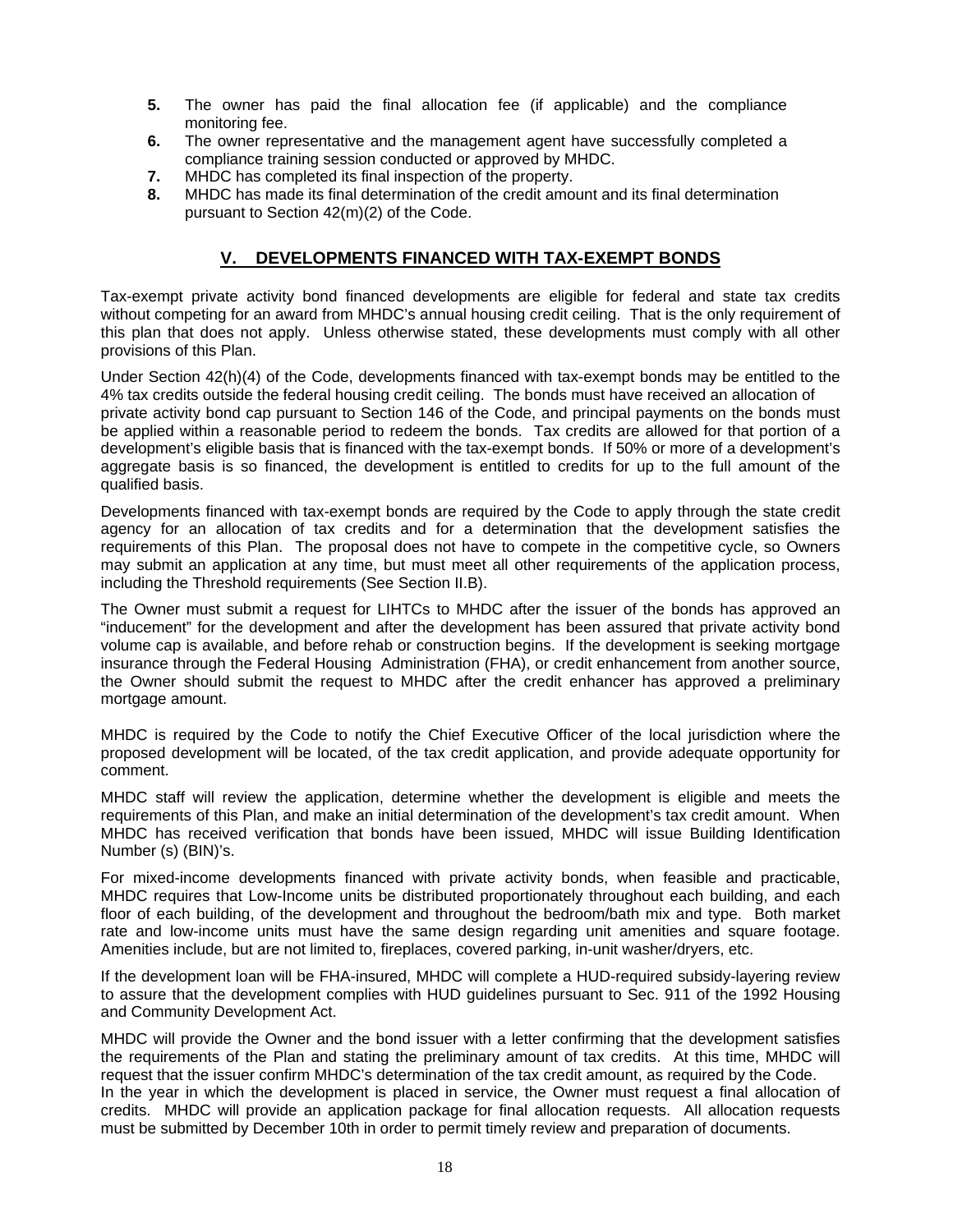Developments receiving credits in accordance with this section are required to follow the same final allocation application process as described herein and to enter into a LURA which will govern the lowincome use and any other Plan requirements.

## **Vl. OWNER ELECTIONS**

### **A. Applicable Credit Percentage for Federal Credits**

The applicable percentage (except for developments financed with tax exempt bonds) may be "locked in" at two points during the allocation process, (i) the month in which such building is placed in service, or (ii) at the election of the taxpayer, at the time of a carryover allocation. The Commission's Carryover Allocation Agreement provides a space for such election.

For developments financed with tax-exempt bonds, the applicable credit percentage is established at either, (i) the month in which the building is placed in service, or (ii) at the owner's election, the month in which the bonds are issued. If the latter is desired, the Election Statement (form provided by MHDC as exhibit to the Letter of Determination) must be signed by the owner, notarized and submitted to MHDC before the close of the fifth calendar day following the month in which the bonds are issued.

#### **B. Gross Rent Floor**

Section  $42(q)(2)(A)$  of the Code provides that a Low-Income unit is "rent restricted if the gross rent for such unit does not exceed 30% of the imputed income limitations applicable to the unit. Under Revenue Procedure 94-57, the effective date of the income limitation used to establish the gross rent floor is the time the Commission initially allocates a housing credit dollar amount to the development (that is, the date of a carryover allocation, or if no carryover allocation is made, the date of final allocation) unless the Owner designates a building's placed in service date as the effective date for the gross rent floor. Such designation must be made by advising the Commission in writing no later than the placed in service date. The Carryover Allocation Agreement provides a space for such designation. The effective date used for the determination of the gross rent floor for developments not seeking a carryover allocation will be the date of final allocation, which normally follows the placed in service date.

For Developments financed with tax-exempt bonds, the effective date of the income limitation used to establish the gross rent floor is the date the Commission issues a Letter of Determination for the building, unless the Owner designates a building's placed in service date as the effective date for the gross rent floor. Such designation must be made by advising the Commission in writing no later than the placed in service date.

The gross rent floor election does not replace the MHDC requirement that the initial monthly rents shall not exceed those MHDC approved rents as reflected on the MHDC Form 2013 attached to the Reservation, Carryover and Final Allocation letter. Any increase in the annual rents must be approved by MHDC.

#### **C. Credit Period**

Section  $42(f)(1)$  of the Code defines the credit period for federal tax credits as the ten (10) taxable years beginning with (i) the taxable year in which the building is placed-in-service, or (ii) at the election of the taxpayer, the succeeding taxable year. The state credit mirrors the federal credit requirements. If a qualified development is comprised of more than one building, the development shall be deemed to be placed in service in the taxable year during which the last building of the qualified development is placed in service.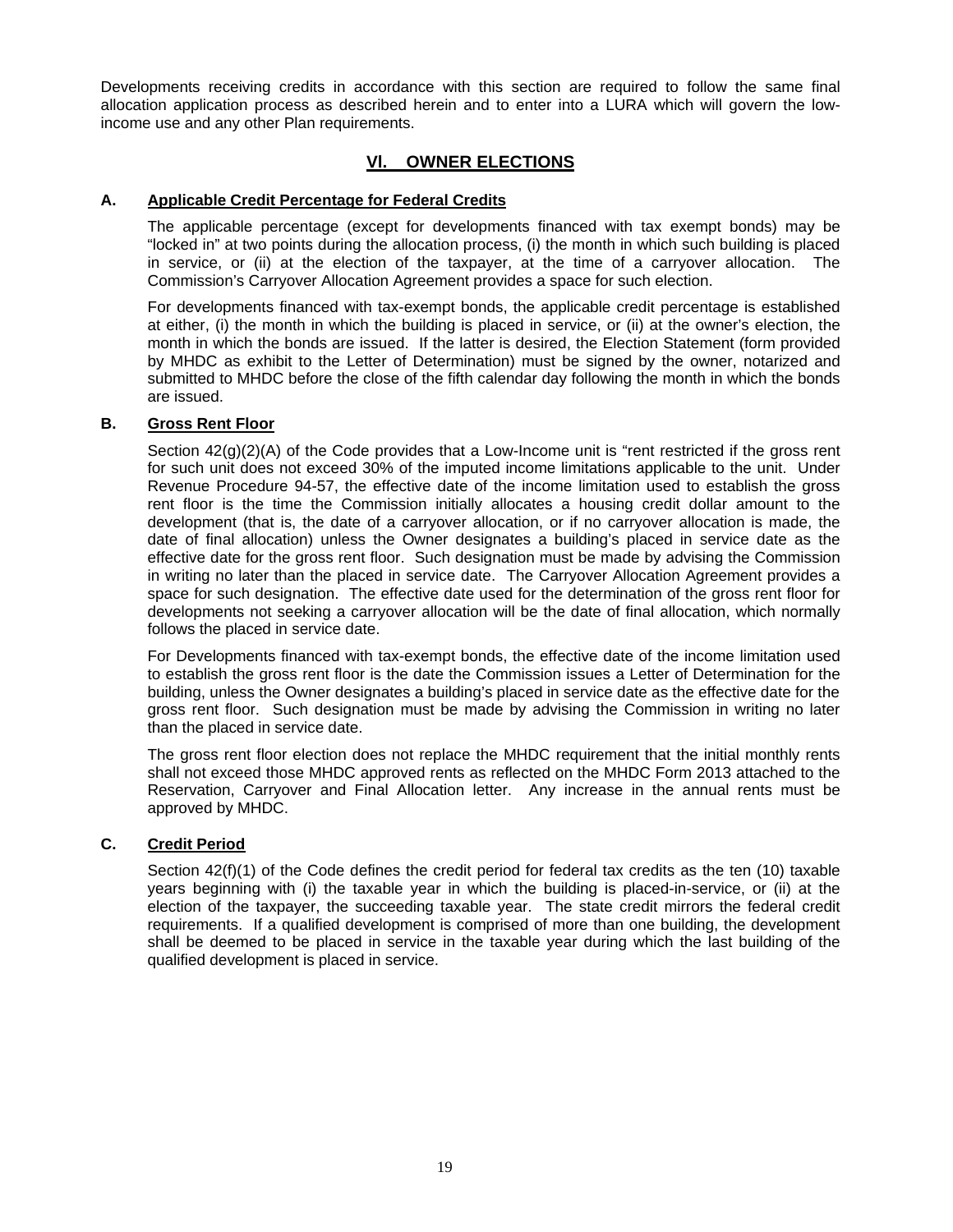## **Vll. USE OF HOME or NAHASDA FUNDS**

The HOME Investment Partnership Act (HOME) and the Native American Housing Assistance and Self-Determination Act (NAHASDA) can be a valuable source to assist in the development of affordable housing. HOME and NAHASDA are considered by Section 42 of the Code as "federal funds". Generally when these funds are used, they are provided to the development as either grants or low interest rate loans. A tax credit development **must** deduct the amount of a federal grant from the eligible basis. A lowinterest rate loan of federal funds results in the development being classified as "federally subsidized" and, thus, ineligible for the 9% tax credit. However, Section  $42(i)(2)(E)(i)$  of the Code provides that belowmarket loans, funded with HOME or NAHASDA dollars, will not result in a tax credit development being classified as "federally subsidized", **if** the Owner contractually commits to having at least 40 percent of **all**  the residential units in **every** building occupied by individuals whose incomes are 50 percent or less of area median gross income.

This commitment enables a development to therefore qualify for the nine-percent tax credit. Developments combining below market HOME or NAHASDA loans and the nine-percent credit are not eligible for the increase in eligible basis permitted for developments located in "qualified census tracts" and "difficult development areas".

#### **VIII. SUBSIDY LAYERING REVIEW**

Section 911 of the Housing and Community Development Act of 1992 and Section 102 of the Department of Housing and Urban Development Reform Act of 1989 have placed limitations on combining LIHTC with certain HUD and other federal programs. The limitations currently apply to a number of programs under the jurisdiction of the HUD Office of Housing, including but not limited to, Section 221(d)(3), 221(d)(4), 223(f) and 542(c) mortgage insurance, Flexible Subsidy, and project-based Section 8 assistance.

As part of a Memorandum of Understanding (MOU), dated May 8, 2000, between HUD and MHDC, developments combining federal Low Income Housing Tax Credits with these programs will be subject to a subsidy layering review by MHDC.

The MOU requires that HUD and MHDC share information on the developer's disclosure of sources and uses of funds and on development costs for all developments financed with a combination of federal tax credits and HUD Housing assistance. This review is designed to ensure that such developments do not receive excessive federal assistance. The following standards will apply for those developments subject to subsidy layering review:

#### **A. Development Fee Standard**

MHDC may consider a developer's fee not to exceed 15%. Developer's fee and overhead, including any consultant fees, may not exceed 15% of the total replacement cost (Line 39 of MHDC 2013). For acquisition and substantial rehabilitation development, the developer's fee cannot exceed the sum of 8% of the acquisition cost plus 15% of the balance of the replacement costs. (See also Section II.B.19e.)

## **B. Builder's Fee Standard**

MHDC will allow a maximum of 8% builder's profit, 2% builder's overhead and 6% general requirements. These percentages relate to the construction contract amount only (lines 1through 6, Estimate of Replacement Cost, MHDC form 2013), excluding overhead, general requirements and profit.

#### **IX. FEES**

#### **A**. **Application Fee**

An application fee of \$1,500 (\$750 for Non-profit developers applying under the 10% Non-Profit setside) is due when the Application is submitted. The fee is non-refundable and must be included with the application. Should a check be returned, for any reason, the application will be immediately rejected and returned to the applicant.

#### **B. Reservation Fee**

When the development has received conditional approval, a reservation fee of 3% of the approved annual federal tax credit amount must be paid prior to the issuance of the Reservation Letter.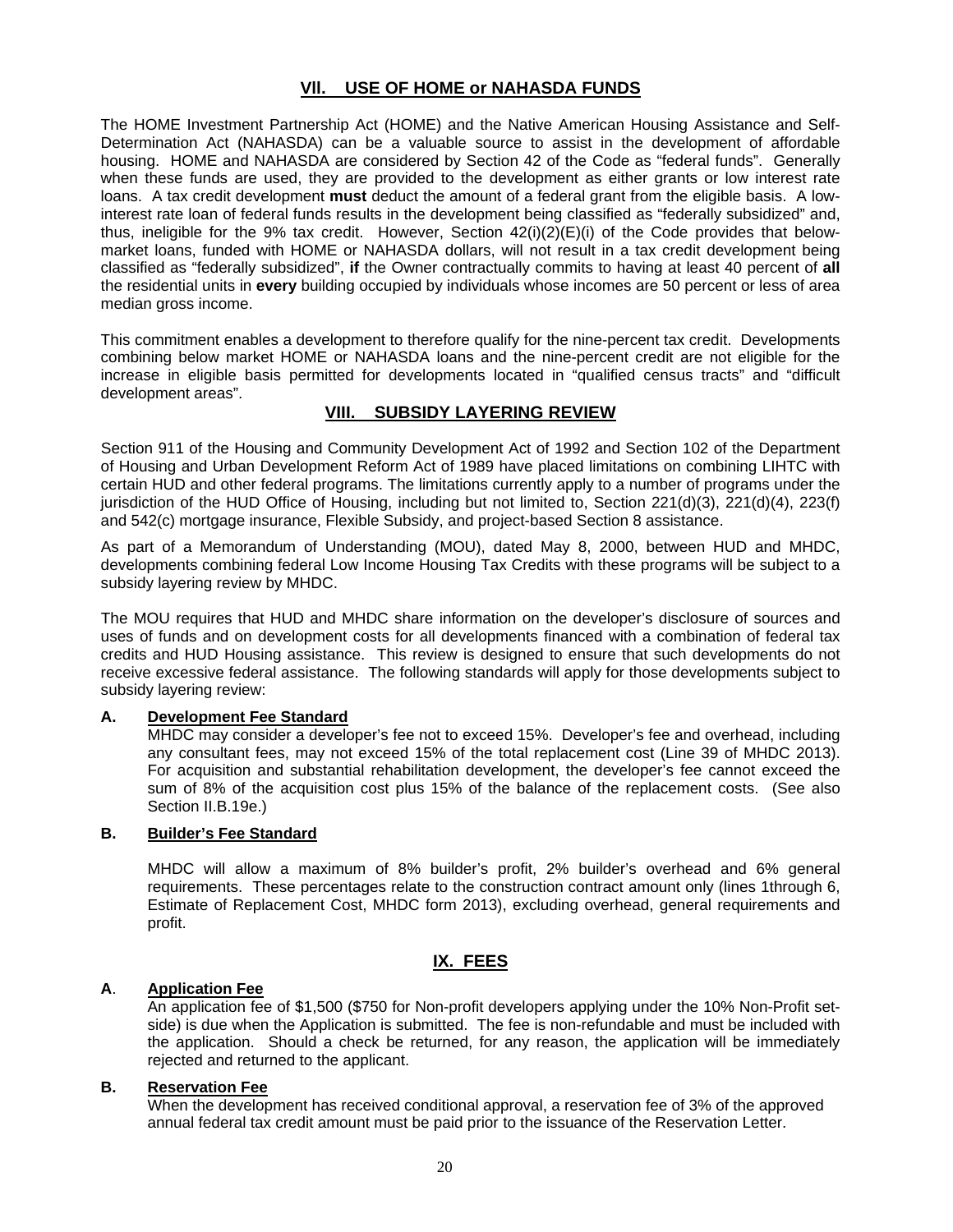The fee amount is to be rounded up to the next whole dollar. The sponsor will have 30 days in which to pay the reservation fee. This fee is non-refundable and will not be adjusted if the final tax credit amount is reduced or the tax credits are returned or unused.

#### **C. Allocation Fee**

At the time of Allocation (either Carryover or 8609, whichever is achieved first) an Allocation Fee of 4% of the requested annual federal tax credit amount will be due. This amount must be submitted with the Carryover or 8609 application (whichever is submitted first). The fee amount is to be rounded up to the next whole dollar. This fee is non-refundable and will not be adjusted if the final tax credit amount is reduced, or the tax credits are returned or unused.

#### **D. Recording Charge**

A recording charge of \$160 is to accompany the executed LURA when it is returned to MHDC for recording.

#### **E. Compliance Monitoring Fee**

A compliance monitoring fee will be assessed to cover the costs of the IRS-required compliance monitoring program. The fee is \$10 per low-income unit (including common units) multiplied by 15 years (the initial compliance period). This lump sum payment is to be included with the application for 8609(s). The 8609(s) will not be issued until the fee is paid in full. MHDC will not allow the compliance monitoring fee to be included in eligible basis.

## **F. Developments Financed with Tax Exempt Bonds**

Developments Financed with Tax Exempt Bonds and applying for the 4% credit will pay the following described fees:

**Application Fee –** Same as A. above.

**Reservation and Allocation Fee -** Prior to MHDC issuing the 42M Determination Letter, a reservation and allocation fee of 7% of the approved annual Federal tax credit amount must be paid.This fee is non-refundable and will not be adjusted if the final tax credit amount is reduced or the tax credits are returned or unused.

Any increase in Federal credits from the amount reflected in the 42M Determination Letter (the original Allocation) must be requested in writing, and must be accompanied by a check reflecting the increased fee based upon the increased credit amount and the 7% fee.

**Recording Charge** – Same as D. above.

**Compliance Monitoring Fee** – Same as E. above.

## **X. SECTION 42 COMPLIANCE MONITORING**

Section 42(m)(1)(B)(iii) of the Code mandates that state housing credit agencies monitor all placed in service tax credit developments for compliance with the provisions of Section 42 of the Code. The Code also mandates that the Internal Revenue Service be notified, by the state housing credit agency, of any instance of noncompliance. In addition, MHDC will monitor developments for compliance with The LURA provisions which contain any additional owner commitments made in the development selection process, e.g. additional low income units or an extended low-income use period. MHDC will make available to development Owners a Compliance Manual (Low-Income Housing Tax Credit Program Compliance Manual, Rev. No 4, April 14, 2003, as may be amended from time to time) explaining the LIHTC monitoring process in detail. All owner representatives and their management agent representatives will be required to successfully complete a compliance training session conducted or approved by MHDC prior to the release of IRS Form 8609 for federal tax credits or the Eligibility Statement for state tax credits.

## **Xl. MISCELLANEOUS**

#### **A. Status Reporting**

Developments receiving Reservations and Carryover Allocations will be required to provide monthly progress reports, in a format prescribed by MHDC. Information requested will be development specific and may include, but is not limited to, such items as zoning and other local development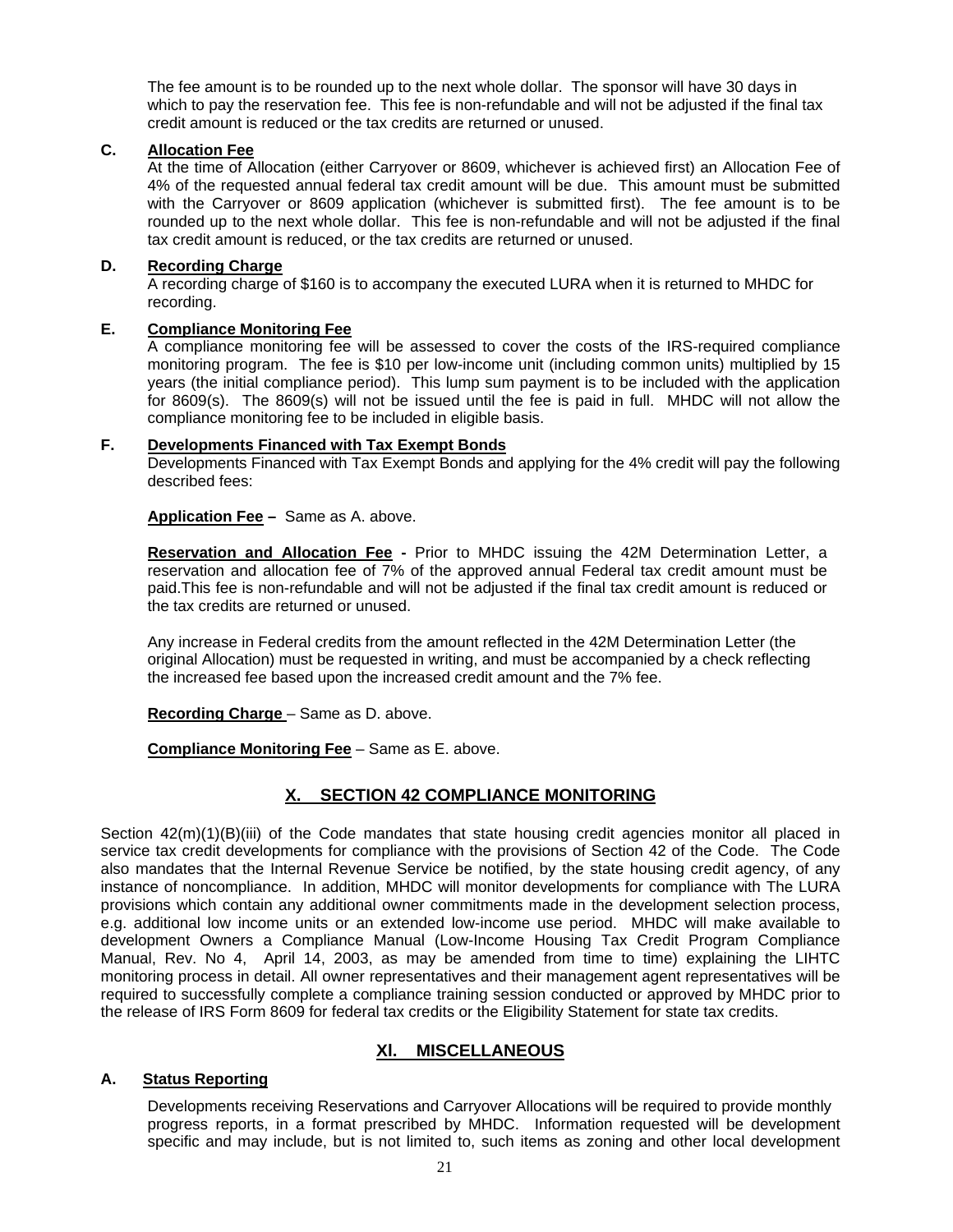approvals, firm debt, equity and/or gap financing and construction progress toward development completion. Owners of developments that will not be placed in service in the year that the reservation is given may also be required to provide information regarding the Owner's ability to meet Code and MHDC requirements to obtain a carryover allocation.

## **B**. **Changes to Development**

A reservation of tax credits is based upon information provided in each development application. Until a development is placed in service, any material changes to the development, such as changes in the site, scope, costs, ownership or design, as submitted in the application, will require written notification to and approval by MHDC. Changes in development characteristics, which were the basis, in whole or in part, of MHDC's decision to reserve credits, may result in a revocation of the reservation, or a reduction in the amount of the tax credit award.

### **C. Transfers of Reservations and Carryover Allocations**

Reservations, Carryover Allocations and/or state tax credit allocations are non-transferable, except to an entity in which the transferring holder of the Reservation or Carryover Allocation is the general partner or controlling principal, without MHDC's prior written consent. Because all representations made with respect to the sponsor, its experience and previous participation are material to the evaluation made by MHDC, it is not expected that MHDC's consent will be granted for transfers to an unrelated entity unless a new application is submitted and approved.

#### **D. Additional Credits**

Owners may apply for an increase in tax credit amounts in subsequent years if a development's eligible basis has increased. Additional credits may be awarded if:

- **1.** There are additional credits available.
- **2.** MHDC is satisfied that the additional amount is necessary for the financial feasibility and viability of the development; and
- **3**. The increased amount of credits does not exceed MHDC's maximum for credit awarded or cost reasonableness limits.

## **E. Administration of Plan**

MHDC reserves the right to resolve all conflicts, inconsistencies or ambiguities, if any, in this Plan or which may arise in administering, operating or managing the reservation and allocation of federal and state tax credits or the State's Low-Income Housing Tax Credit program and the right, in its sole discretion, to modify or waive, on a case-by-case basis, any provision of this plan that is not required by the Code. All such resolutions or any such modifications or waivers are subject to written approval by the Executive Director and are available for review, as requested, by the general public.

## **F. Amendments to the Plan**

MHDC reserves the right to amend this Plan from time to time, pursuant to the Code, for any reason, including, without limitation:

- **1.** To reflect any changes, additions, deletions, interpretations, or other matters necessary to comply with the Code or regulations promulgated hereunder.
- **2.** To cure any ambiguity, supply any omission, or cure or correct any defect or inconsistent provision in this Plan.
- **3**. To insert such provisions clarifying matters or questions arising under this Plan as are necessary or desirable and are not contrary to or inconsistent with this Plan or the Code.
- **4.** As to state tax credit matters, to comply with the State Tax Relief Act.
- **5.** To facilitate the award of tax credits that would not otherwise be awarded.

All such amendments shall be fully effective and incorporated herein upon the Commission's adoption of such amendments. **This Plan also may be amended as to substantive matters at any time following public notice and public hearing, and approval by the Commission**.

#### **G. MHDC Discretionary Authority**

MHDC reserves the right, in its sole discretion; to

- **1.** Carry forward a portion of the current year's housing credit ceiling for allocation in the next calendar year.
- **2.** Under certain conditions, issue a reservation for a portion of the next year's housing credit ceiling, and